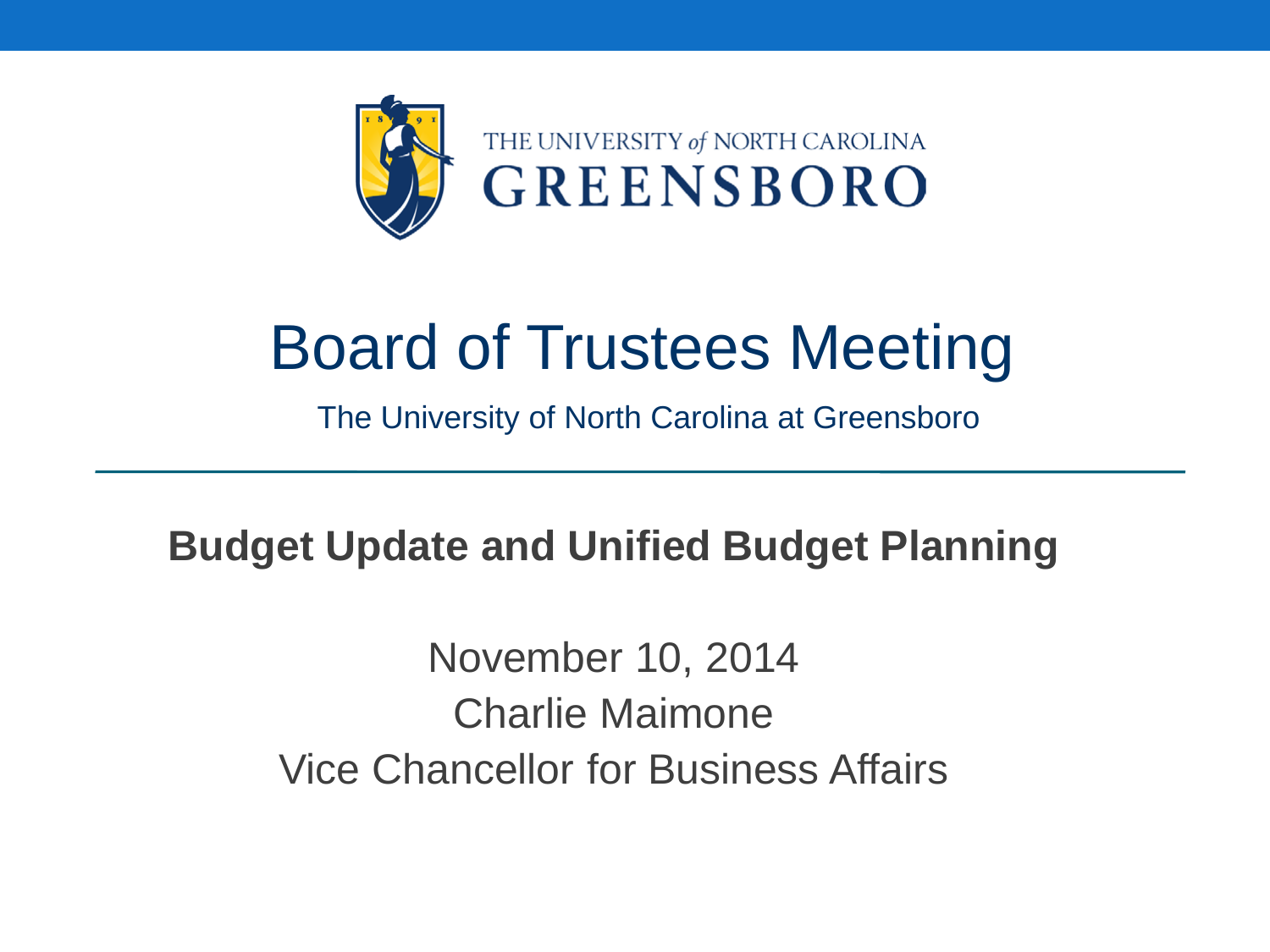# 2015-17 Budget Submission

- 2% Budget Cut Scenario
- Enrollment Requests
- Expansion Requests
- Capital Requests
	- General Fund
	- Non-General Fund
	- Repair & Renovation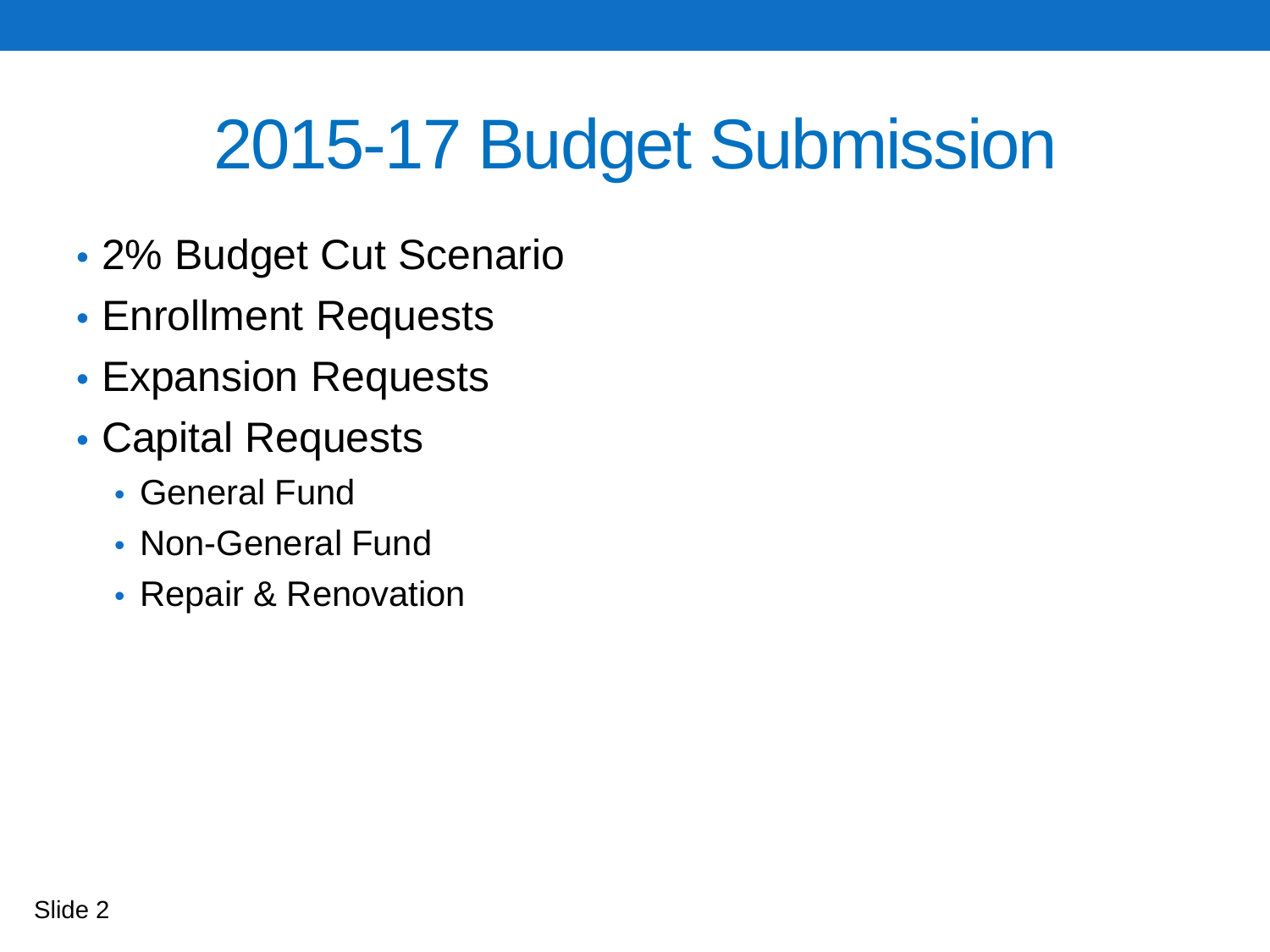#### 2% Cuts Scenario for 2015-17 by Division

| <b>Division</b>                          | <b>Amount</b><br>\$ | <b>FTE</b> |
|------------------------------------------|---------------------|------------|
| <b>Academic Affairs</b>                  | 1,472,579           | 12.15      |
| <b>Institutional</b>                     | 650,000             | 4.69       |
| <b>Business Affairs</b>                  | 345,351             | 5.46       |
| <b>Information Technology Services</b>   | 166,873             |            |
| <b>Student Affairs</b>                   | 79,984              | 1.24       |
| <b>University Advancement</b>            | 46,289              |            |
| <b>Research and Economic Development</b> | 45,155              |            |
| <b>Chancellor</b>                        | 44,046              | 1.00       |
| Gateway                                  | 9,984               |            |
| <b>Grand Total</b>                       | 2,860,261           | 24.54      |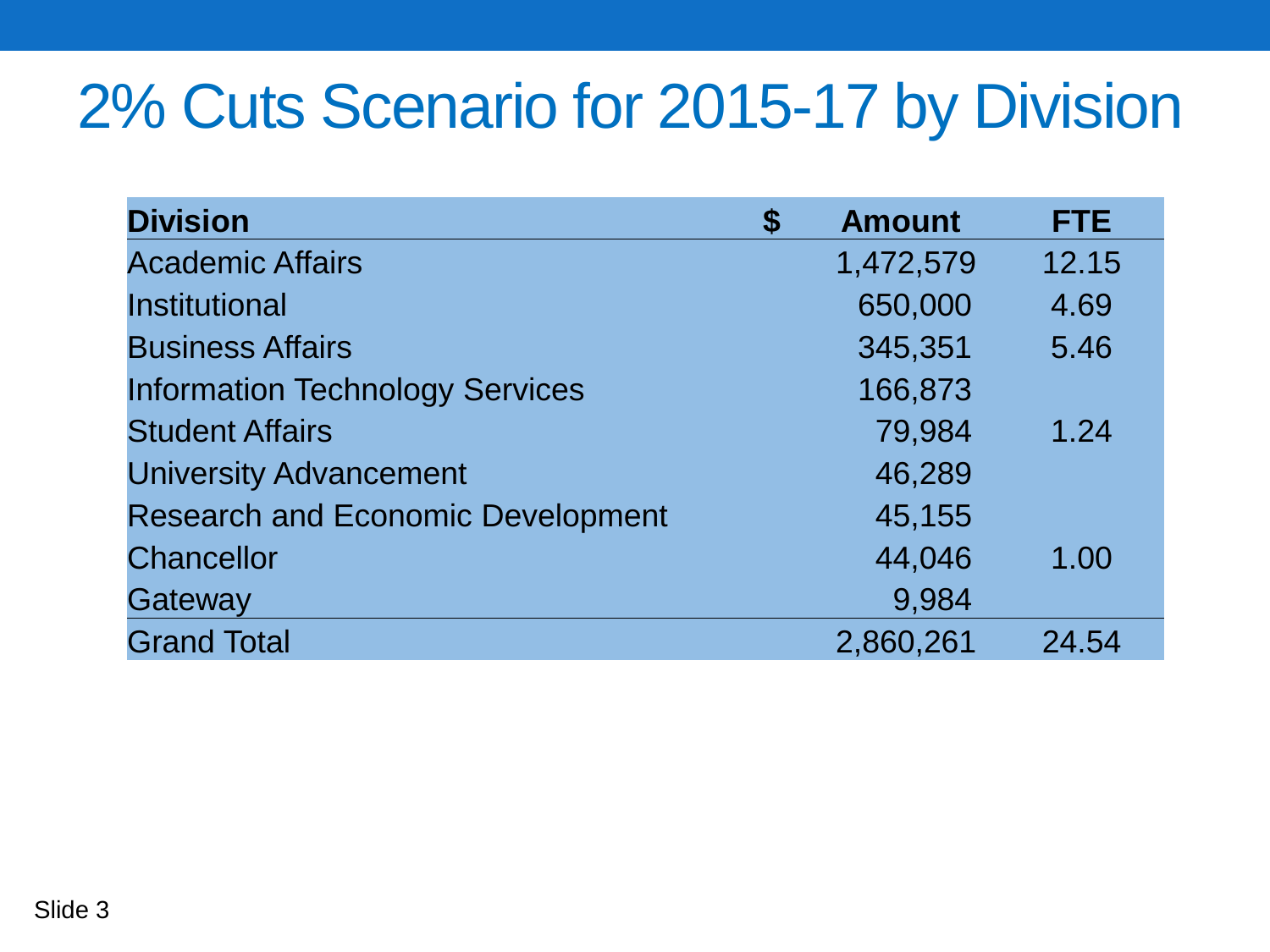# Summary of 2% Reduction Options by

#### **Category**

| <b>UNCG</b> | <b>Reduction</b><br><b>Category</b>    | FY 2015-16<br><b>Reduction</b><br><b>Total</b> | FY 2015-16<br><b>FTE</b><br><b>Reduction</b> |
|-------------|----------------------------------------|------------------------------------------------|----------------------------------------------|
|             | Academic and<br><b>Student Support</b> | (619, 987)<br>22%                              | (3.960)                                      |
|             | Administration                         | (43, 431)<br>2%                                | (0.150)                                      |
|             | <b>Instruction</b>                     | $(1,570,038)$ 55%                              | (14.730)                                     |
|             | <b>Operations</b>                      | (581, 650)<br>20%                              | (5.700)                                      |
|             | Research and<br><b>Public Service</b>  | (45, 155)<br>2%                                |                                              |
| Slide 4     |                                        | (2,860,261)                                    | (24.540)                                     |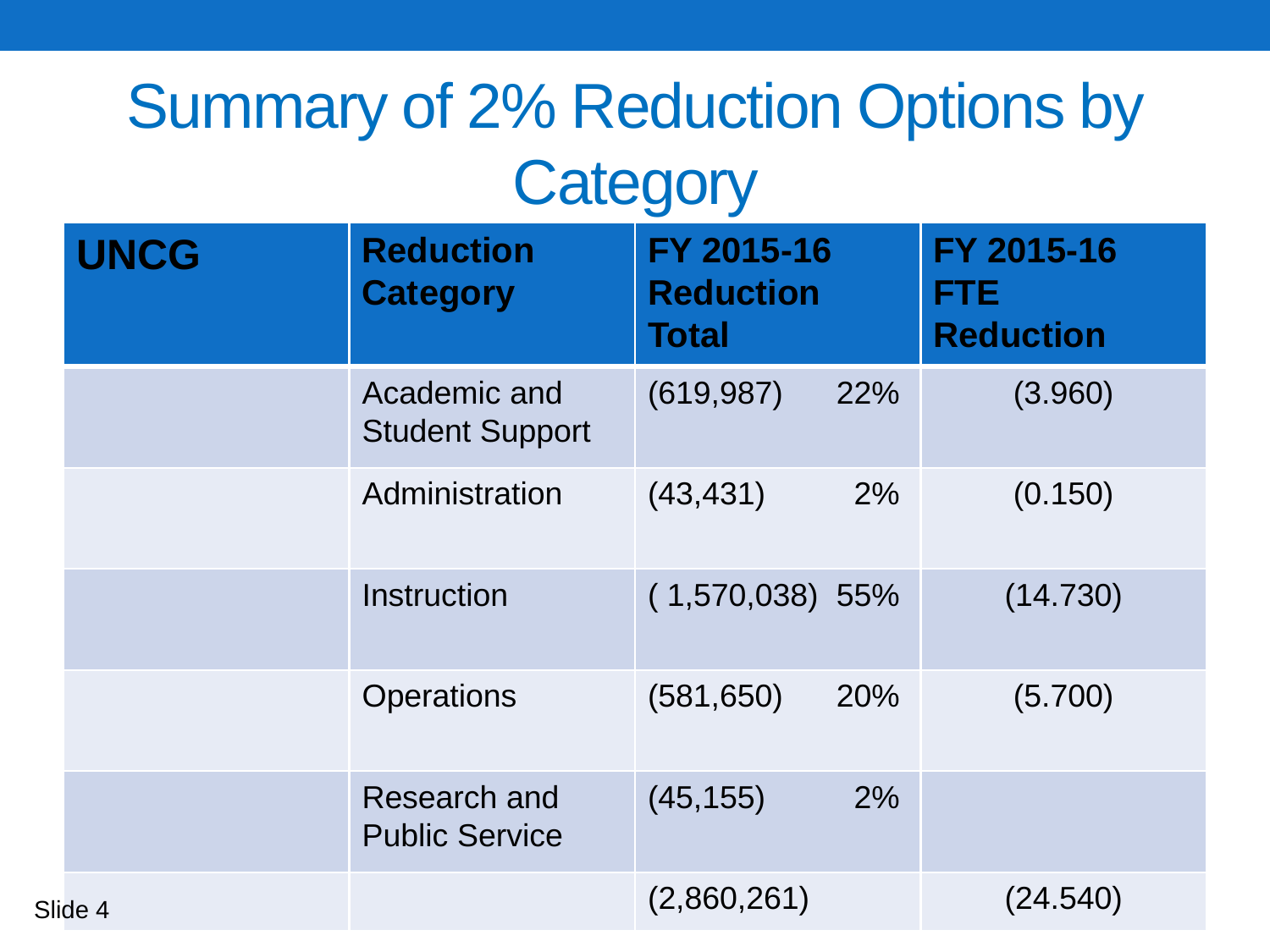### Summary of 2% Reduction Options by **Category**

| <b>AII UNC</b> | <b>Reduction</b><br><b>Category</b>    | FY 2015-16<br><b>Reduction Total</b> |     | <b>FY 2015-16 FTE</b><br><b>Reduction</b> |
|----------------|----------------------------------------|--------------------------------------|-----|-------------------------------------------|
|                | Academic and<br><b>Student Support</b> | \$(4,552,515)                        | 10% | (48.100)                                  |
|                | Administration                         | \$(7,427,826)                        | 16% | (38.608)                                  |
|                | Instruction                            | \$(22,609,901)                       | 48% | (169.758)                                 |
|                | <b>Operations</b>                      | \$(8,641,037)                        | 18% | (85.587)                                  |
|                | Research and<br><b>Public Service</b>  | \$(3,607,612)                        | 8%  | (37.500)                                  |
| Slide 5        |                                        | $$$ (46,838,891)                     |     | (379.553)                                 |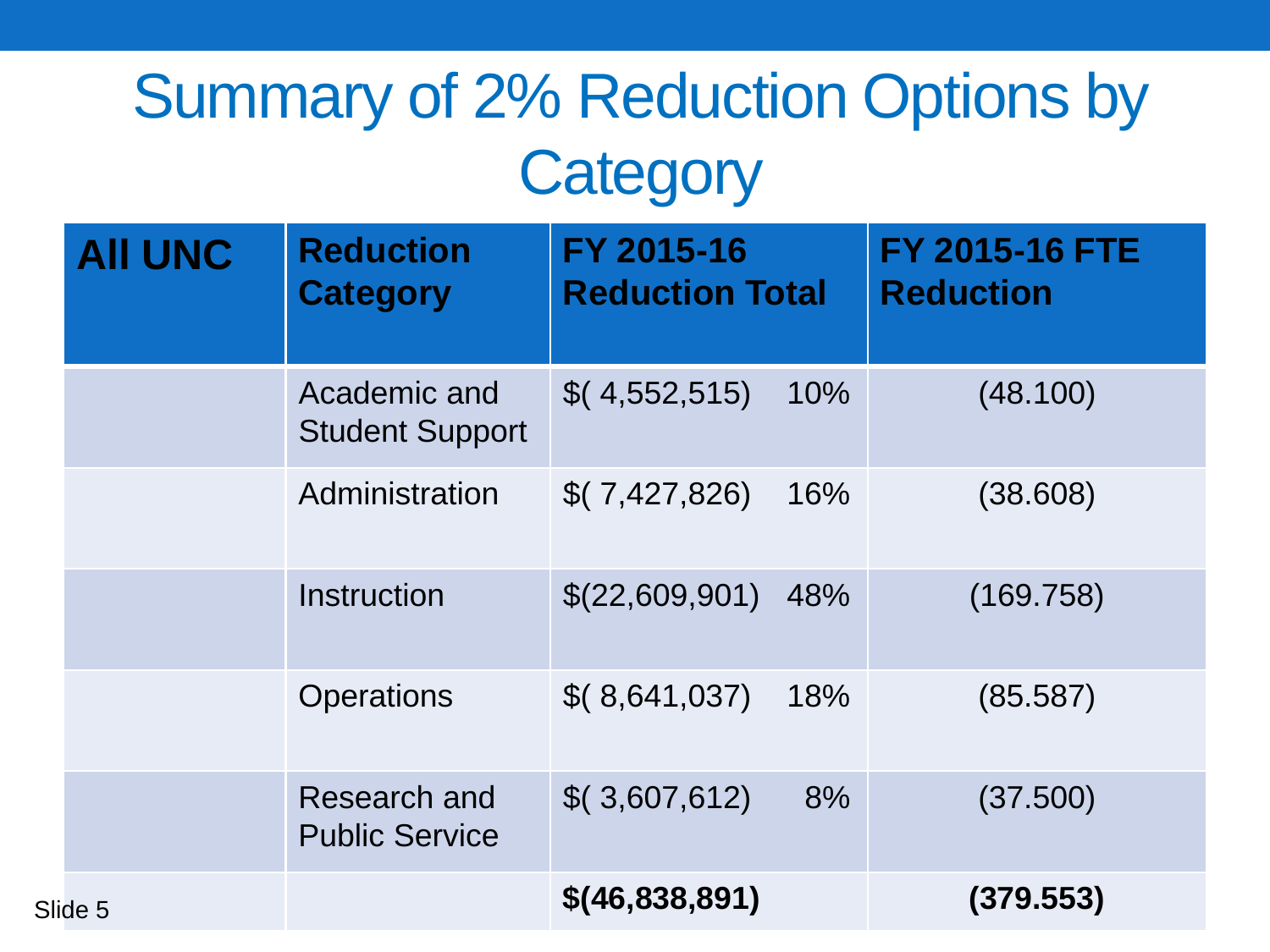## Enrollment Growth

|         |                      | Requirements | Appropriations |
|---------|----------------------|--------------|----------------|
| 2015-16 | <b>Regular Term</b>  | \$1.40       | $-50.01$       |
|         | <b>Distance</b>      | 2.10         | 1.60           |
|         |                      |              |                |
| 2016-17 | <b>Regular Term</b>  | 1.90         | 1.00           |
|         | <b>Distance</b>      | 1.70         | 1.10           |
|         |                      |              |                |
|         | <b>Total 2015-17</b> | \$7.10       | \$3.69         |

(\$ in millions)

|                        | <b>Fall 2016</b> | <b>Fall 2011</b> |
|------------------------|------------------|------------------|
| Regular Term Headcount | 16,833           | 17,453           |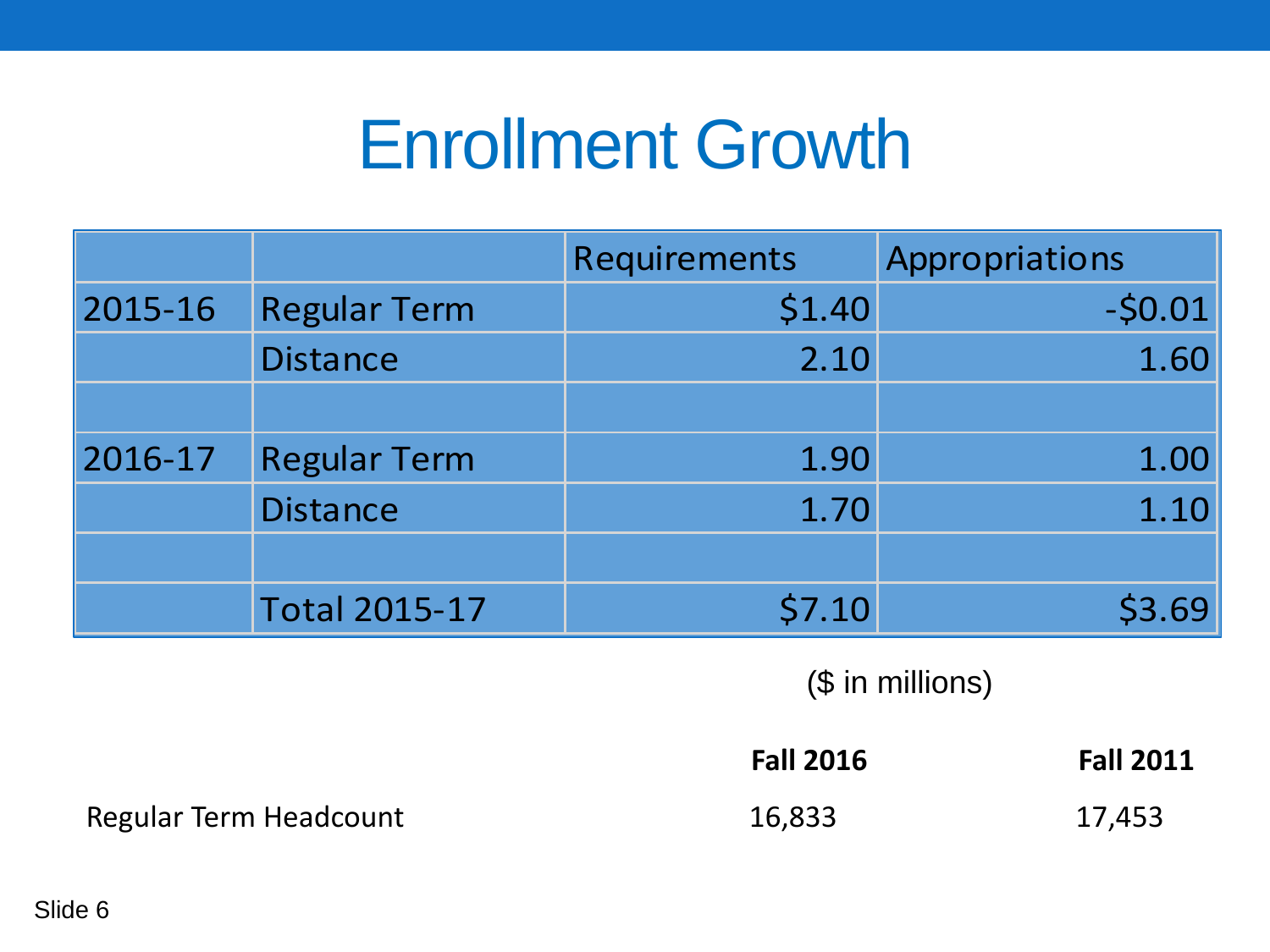## Expansion Budget 2015-17

- 1. Strengthen Academic Quality
	- Health & Wellness Program DNP  $$1,900,000$

- 2. Set Degree Attainment Goals Responsive to State **Needs** 
	- Student Success Coaching **\$960,261**

Maximum 2% of Appropriations Budget  $=$  \$2,860,261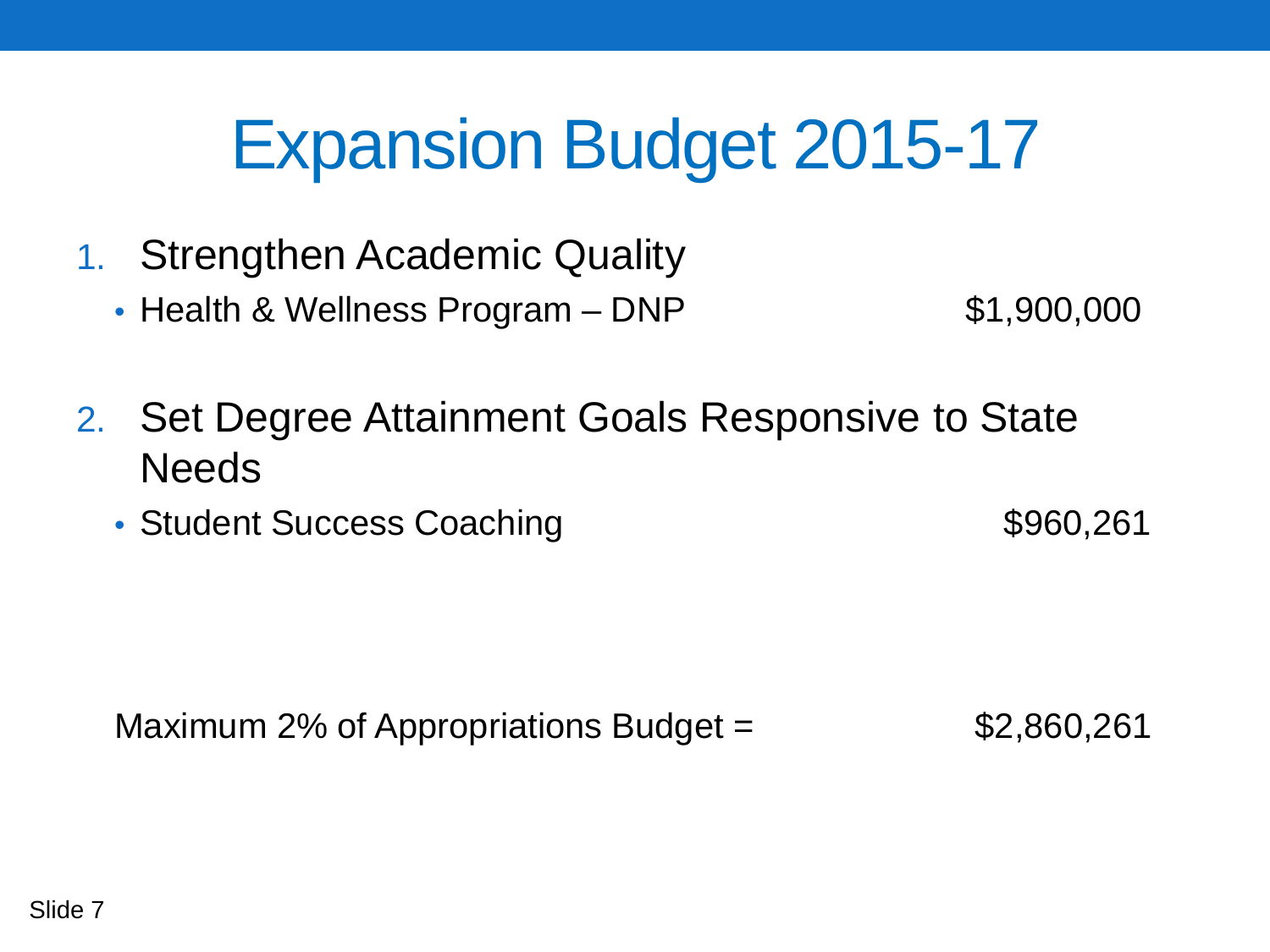### 2015-21 Six Year General Fund Capital Improvements Plan

| <b>Priority Institution/Project</b>           | <b>Request</b> |
|-----------------------------------------------|----------------|
| University of North Carolina at Greensboro    |                |
| 1 Nursing and Instructional Building          | 131,332,000    |
| 2 Library Addition/Renovation and Data Center | 123,763,000    |
| 3 Eberhart Building Renovation                | 39,040,000     |
| 4 Moore Building Renovation                   | 17,982,000     |
| 5 Student Services Building                   | 52,680,000     |
| 6 Steam Pipe Infrastructure                   | 67,440,000     |
| 7 South Chiller Plant - Phase 2               | 25,337,000     |
| 8 Land                                        | 15,000,000     |
| Total                                         | 472,574,000    |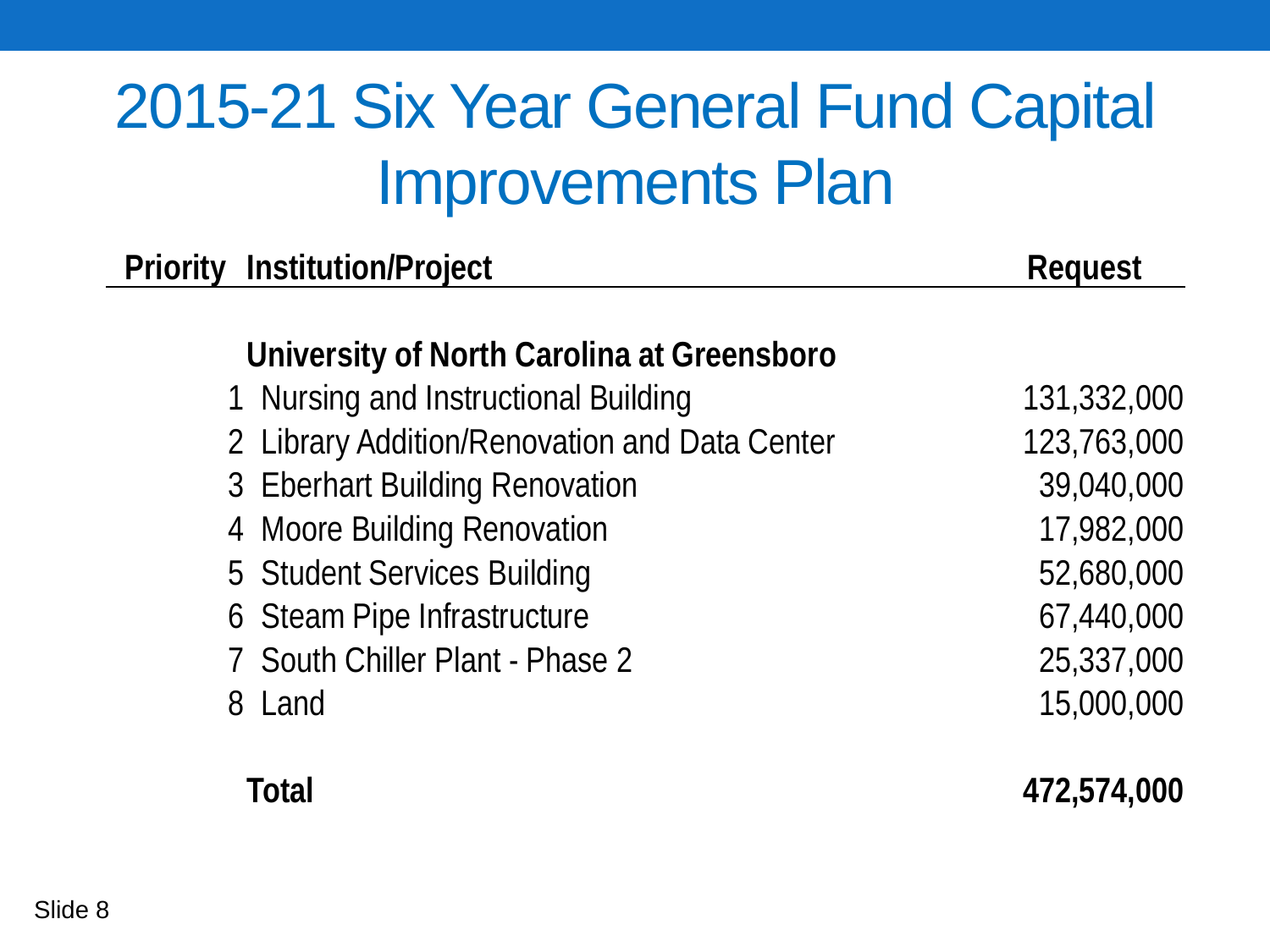## 2015-21 Six Year Non-General Fund Capital Improvements Plan

| <b>Priority Institution/Project</b><br><b>Request</b><br>University of North Carolina at Greensboro<br>1 1510 Walker Avenue Renovations<br>2 Moore Strong Fire Alarm Replacement<br>3 Renovations to Cone Residence Hall<br>4 Phase II Spartan Village<br>5 Ragesdale Mendenhall Residence Hall Renovation<br>6 Student Recreation Fields<br>7 Elliott University Center Expansion<br>8 Soccer Field and Drainage Replacement |               |
|-------------------------------------------------------------------------------------------------------------------------------------------------------------------------------------------------------------------------------------------------------------------------------------------------------------------------------------------------------------------------------------------------------------------------------|---------------|
|                                                                                                                                                                                                                                                                                                                                                                                                                               |               |
|                                                                                                                                                                                                                                                                                                                                                                                                                               | 6,762,000     |
|                                                                                                                                                                                                                                                                                                                                                                                                                               | 1,373,000     |
|                                                                                                                                                                                                                                                                                                                                                                                                                               | 13,700,000    |
|                                                                                                                                                                                                                                                                                                                                                                                                                               | 49,000,000    |
|                                                                                                                                                                                                                                                                                                                                                                                                                               | 10,300,000    |
|                                                                                                                                                                                                                                                                                                                                                                                                                               | 5,000,000     |
|                                                                                                                                                                                                                                                                                                                                                                                                                               | 60,000,000    |
|                                                                                                                                                                                                                                                                                                                                                                                                                               | 1,500,000     |
| T - 1 - 1                                                                                                                                                                                                                                                                                                                                                                                                                     | 1 17 I AF AAA |

**Total 147,635,000**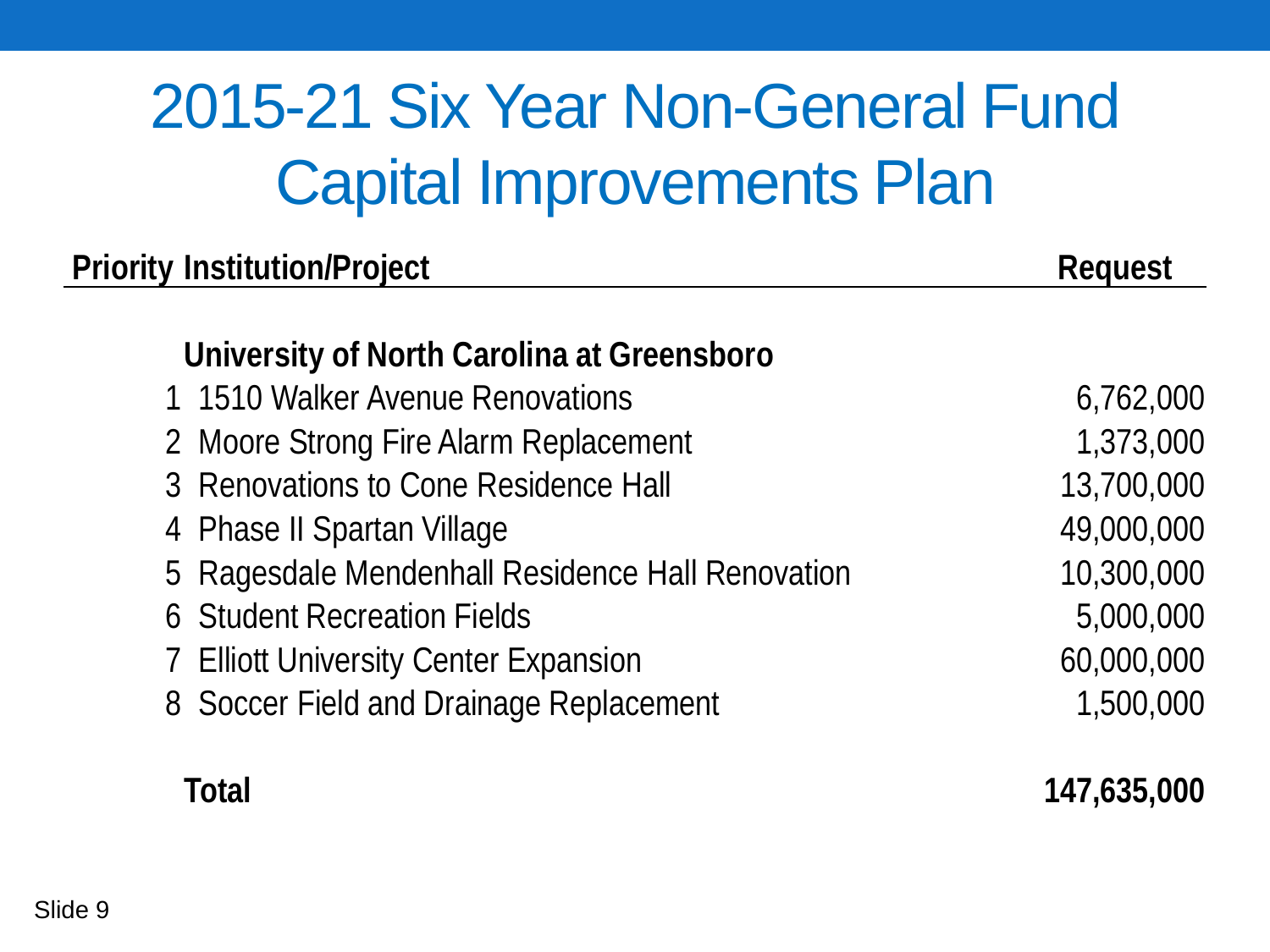# Campus Engagement & Feedback

- Budget Sounding Board
- Faculty Senate Budget Committee
- Staff Senate
- Tuition & Student Fee Advisory Committees
- Tuition & Student Fee Forums
- Budget Central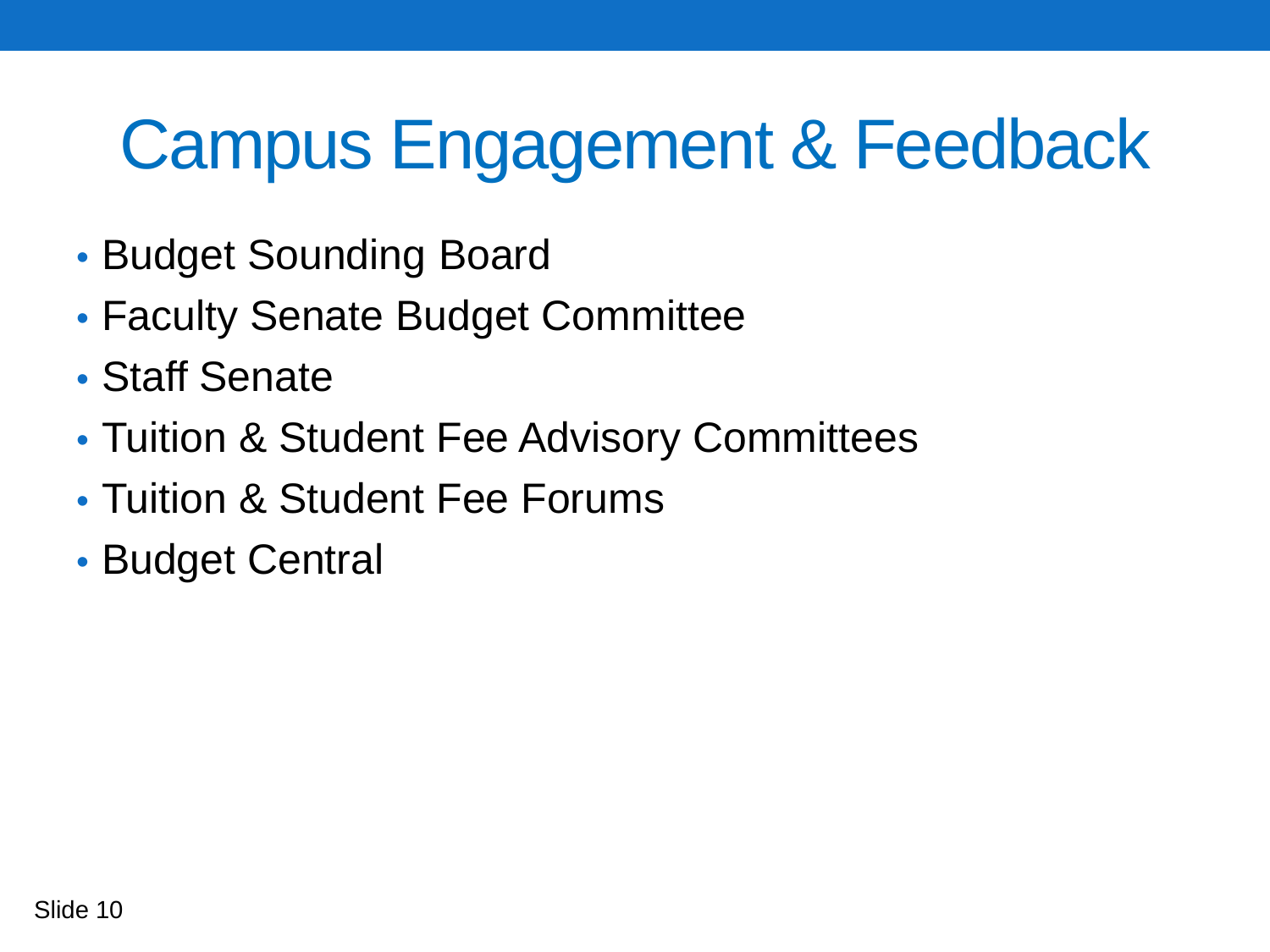## Alternatives Sources of Revenue

• Raleigh School of Nursing - \$2 million SCHs included in the enrollment request.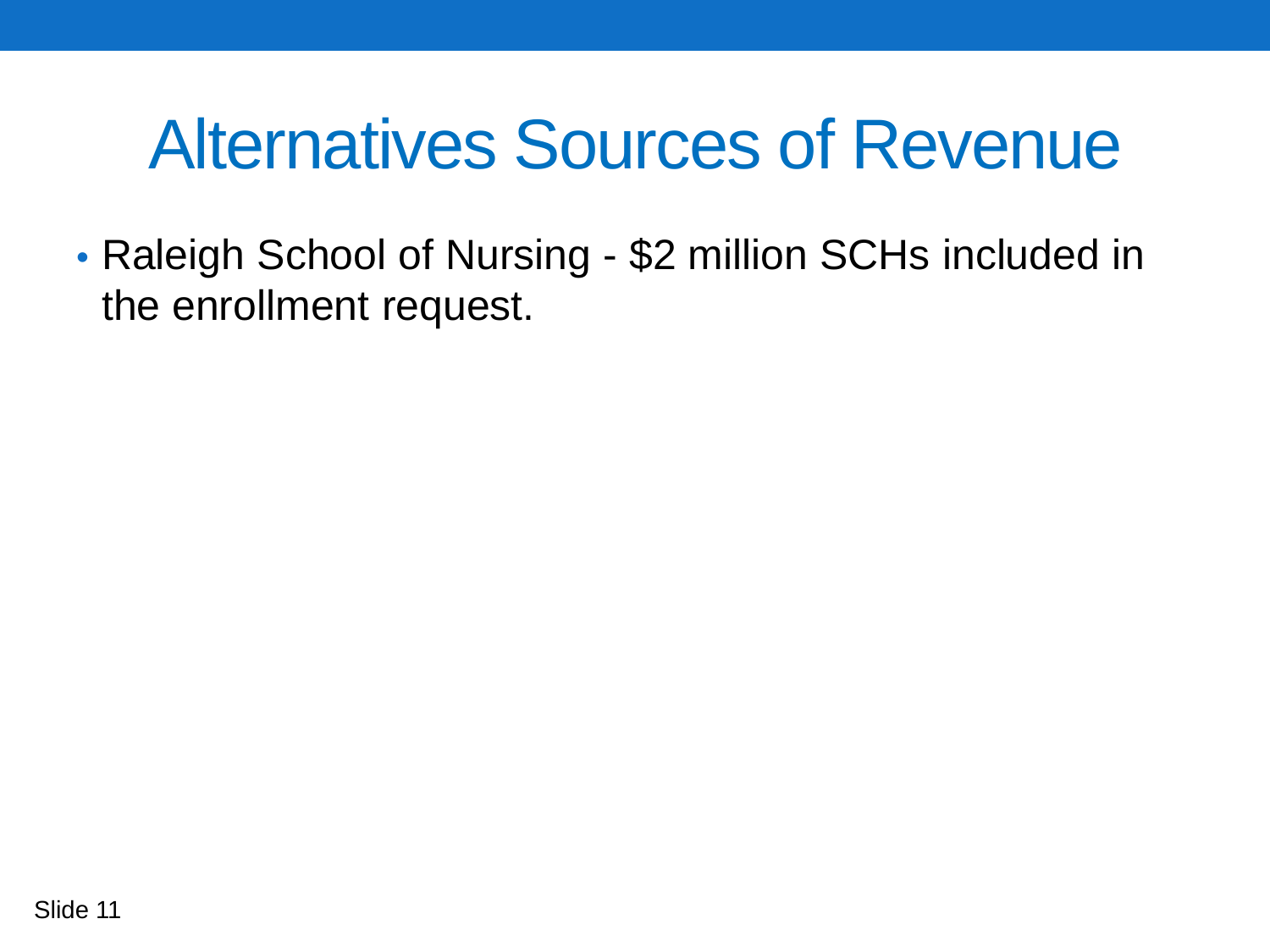## Unified Budget Process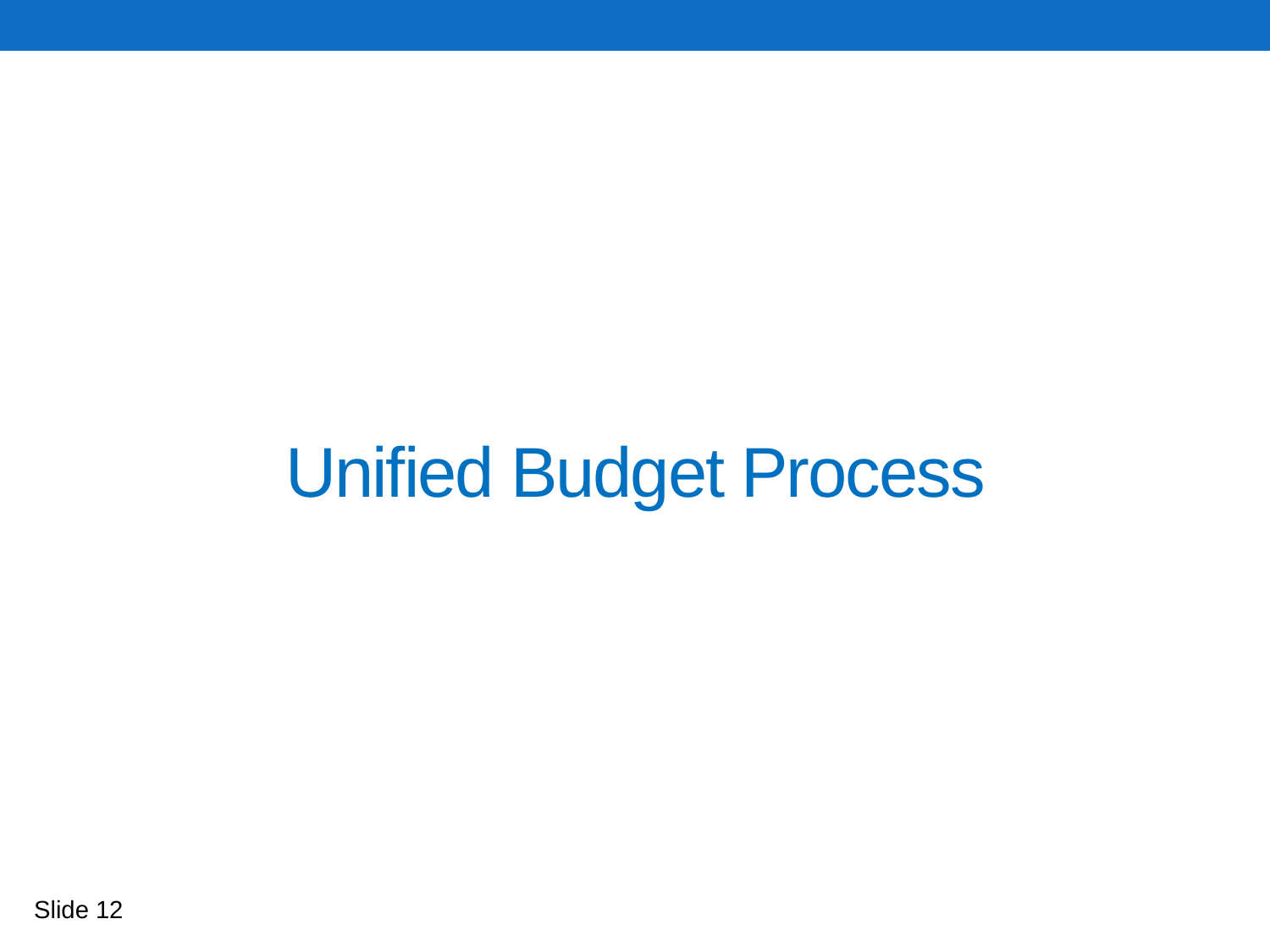## **Background**

- UNCG operates on the State of North Carolina biennium budget cycle
- The university conducts "budget calls" for eight (8) different budget cycles
- Externally managed:
	- Office of State Budget and Management (OSBM),
	- UNC General Administration
- Internally Managed:
	- University Budget Office.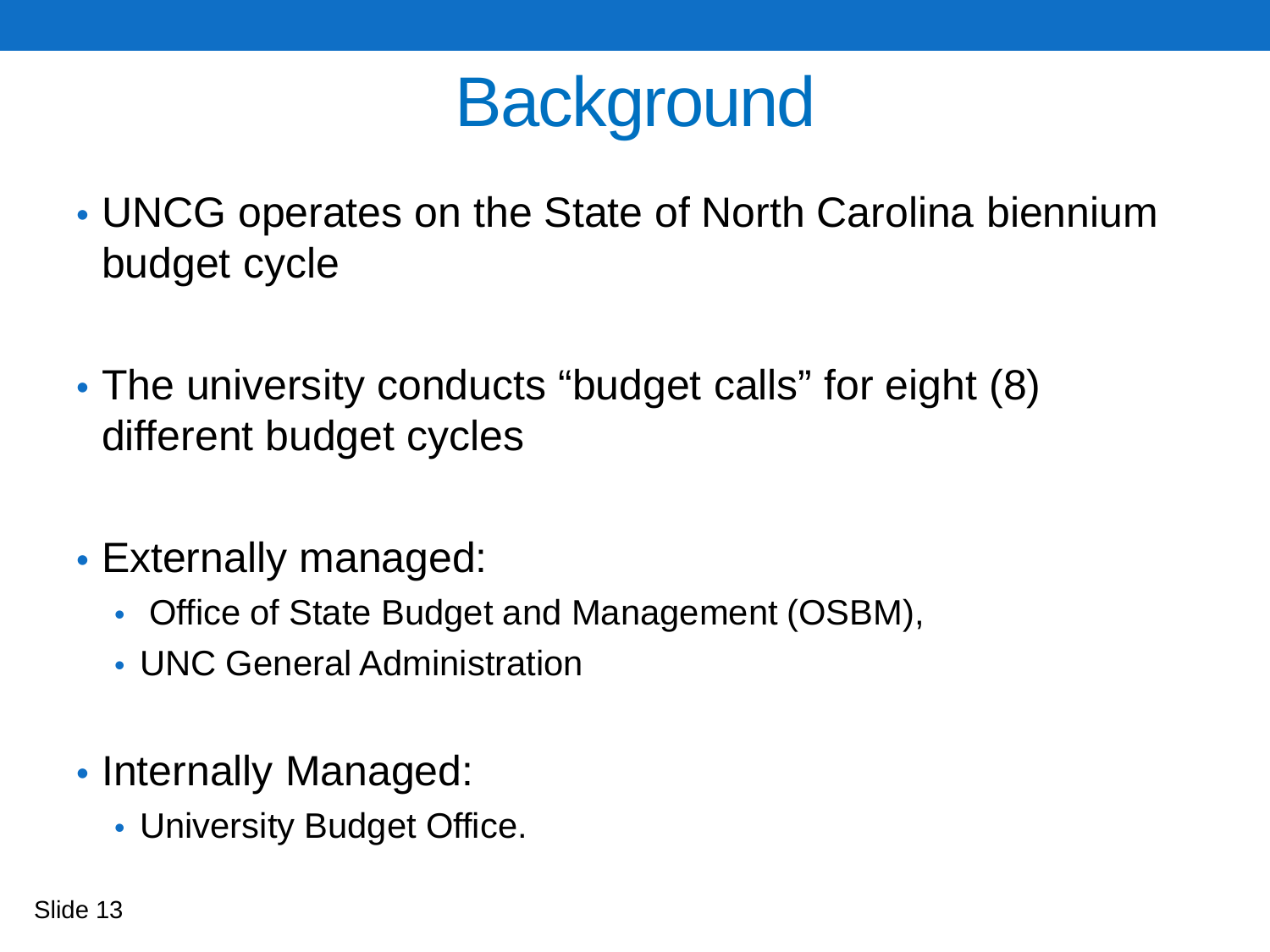## **Background**

- As a result, UNCG faces constant external budget compliance and reporting responsibilities.
- Our offices involved in planning, performance and resource management have understandably been designed around these external requirements.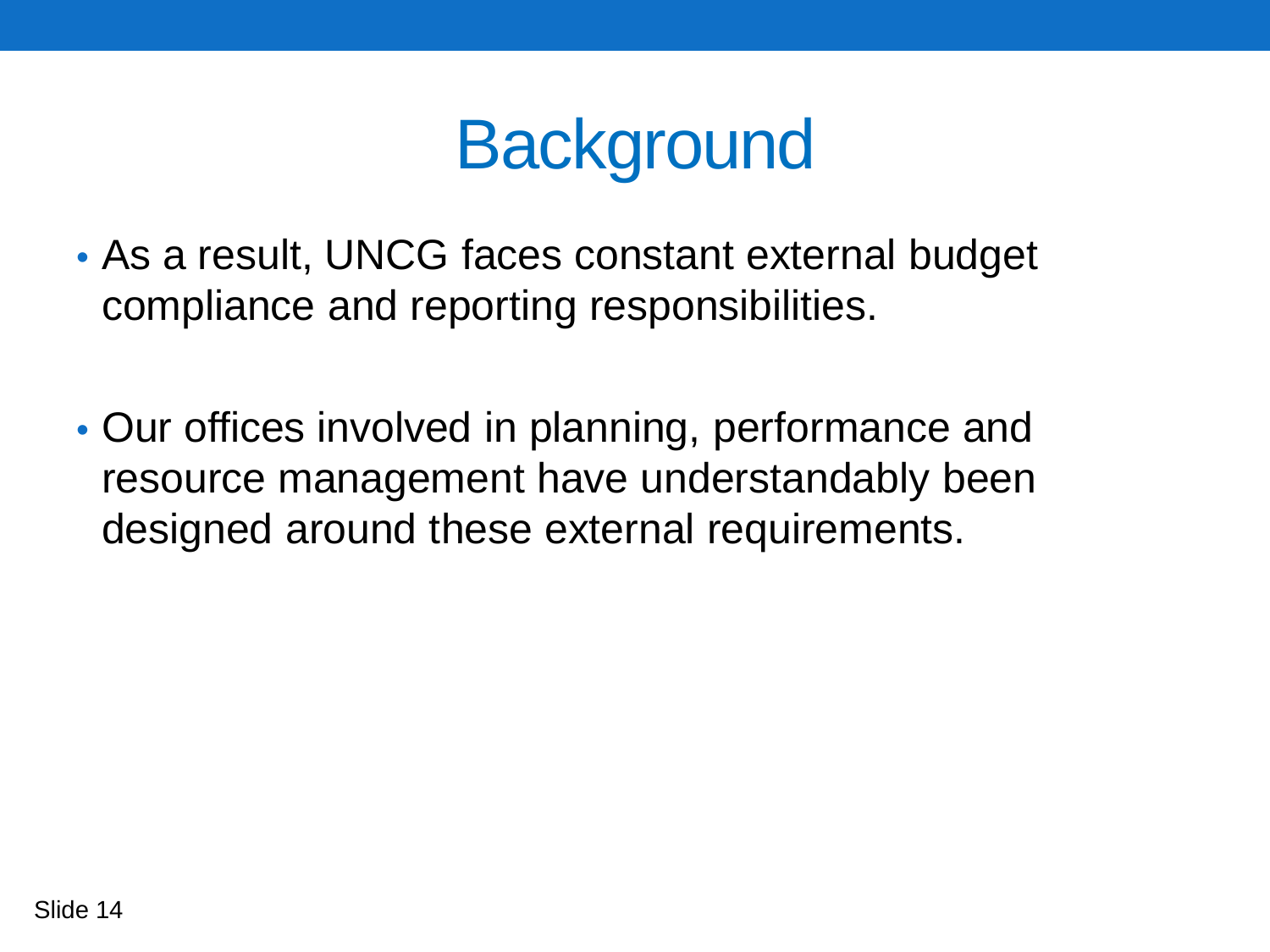

- The campus community submits budget requests appropriate for each budget call.
- Multiple processes restrict our ability to link comprehensive allocation decisions to any one program initiative.
- The fragmented nature limits our creativity and collaboration among departments, schools and divisions.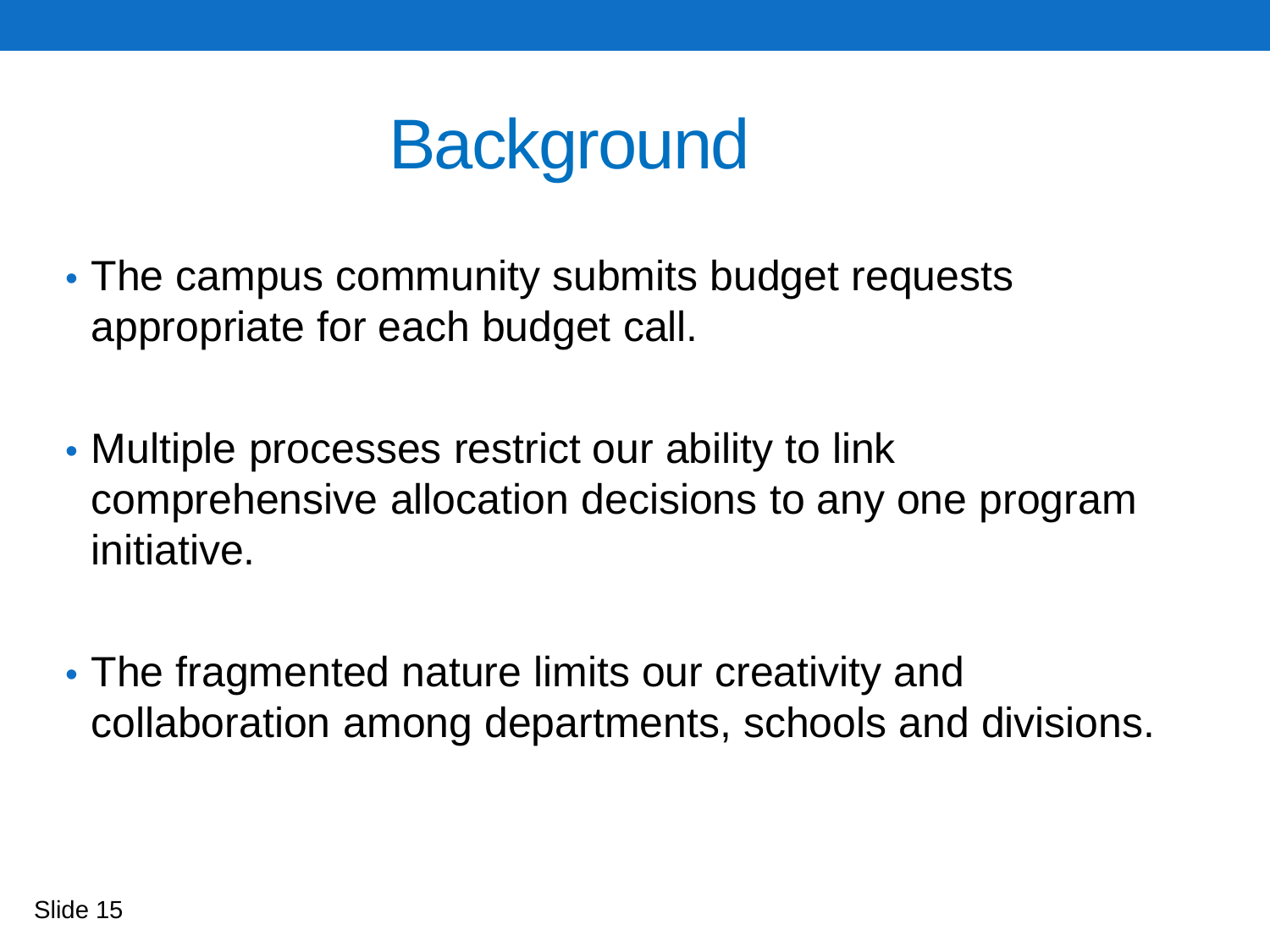### **External Budget Cycles**

- Biennial Continuation Budget
- Biennial Expansion Budget
- Biennial Capital Budget
- Enrollment Projections
- Campus Initiative Tuition Increases (CITI) & Student Fees
- Mandatory & Non-Mandatory Miscellaneous Student **Charges**
- Summer School Rate Increases
- Supplemental Budget (2nd year of the biennial)
- (Unplanned OSBM Hold Backs, Reversions, Allotment Cuts)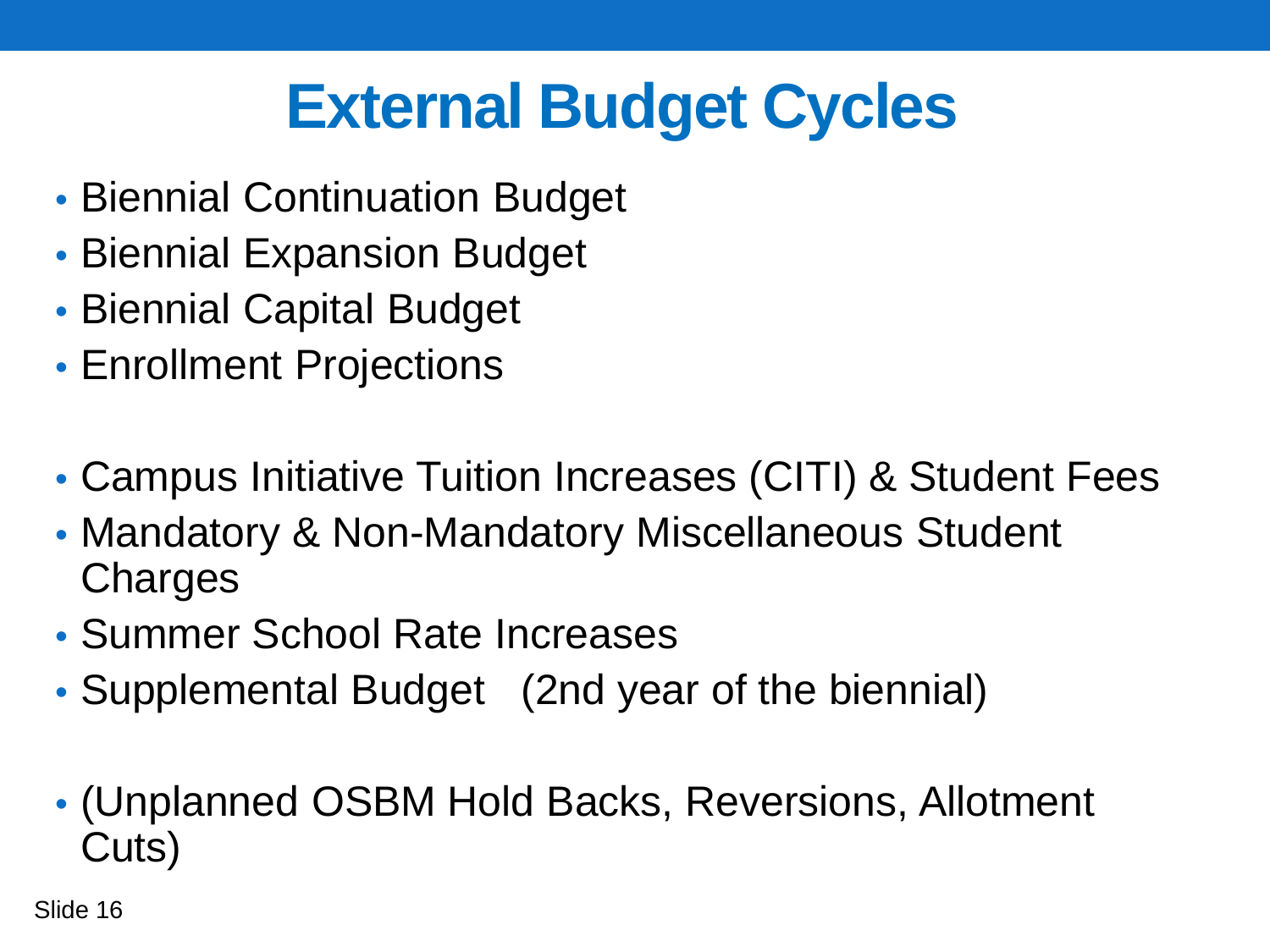# **Internal Budget Cycles**

- University Annual "Reversion" Allocation Budget
- Special Funds Budgets
	- Student Fee Budgets
	- Auxiliary and Trust Fund Budgets
	- Departmental Budget for State Funds
	- Institutional Trust Fund Budgets
	- University Gift and Investments
- EPA (Exempt from Personnel Act) Legislative Salary Increases (BD 119)
- SPA Legislative Salary Increases
- Facilities & Administration Receipts (Overhead)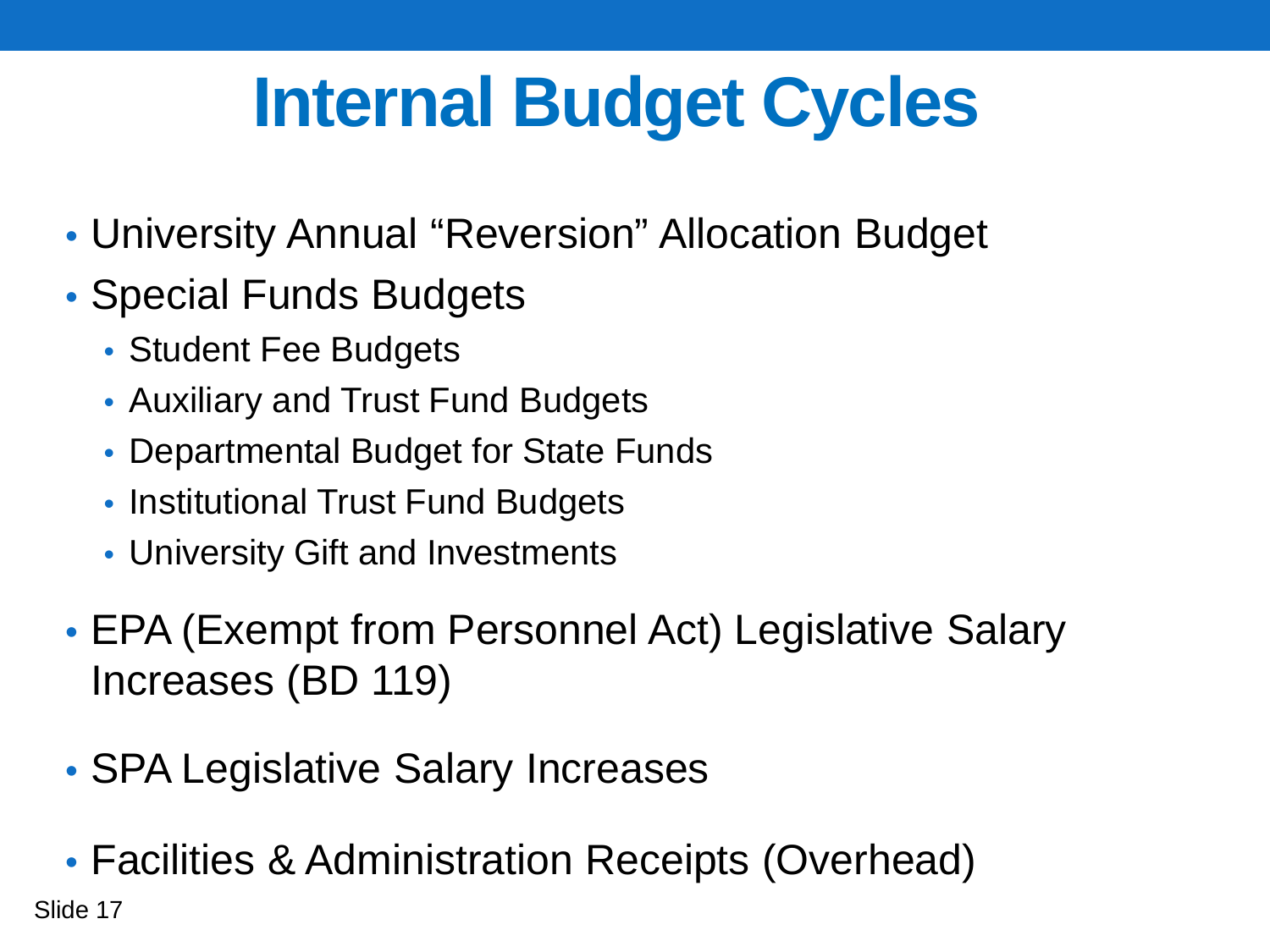#### Proposed Unified Budget Process

- Starting in advance of our external requirements
- Engage the campus community in the unified budget process
- Develop specific (quantifiable) annual objectives for strategic resource allocation - key to the process
- Connecting our strategic plan to UNC Strategic Directions 2013–2018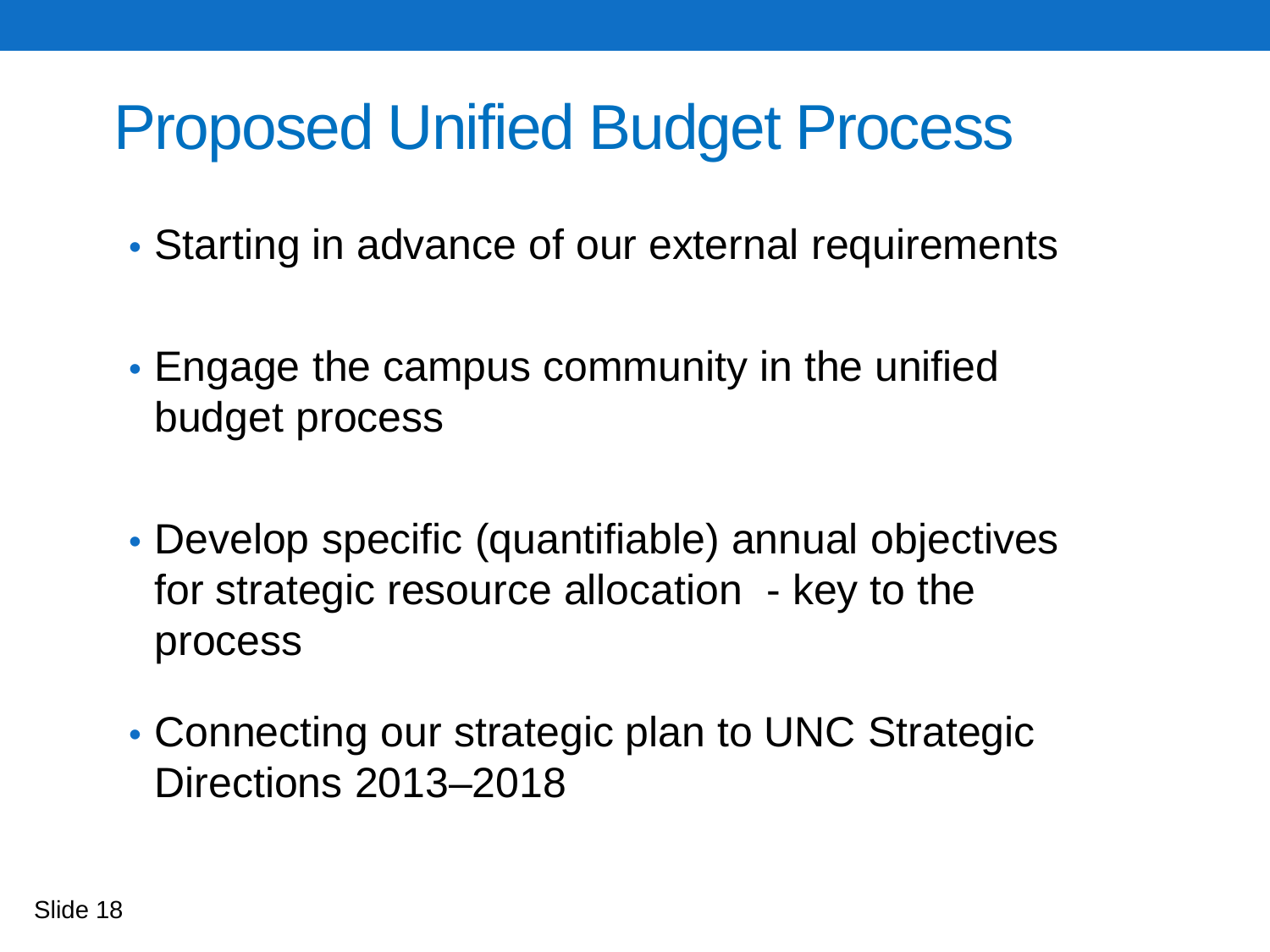#### *UNC Strategic Direction for 2013-2018*

**Five Goals:**

- *Setting Degree Attainment*
- *Strengthening Academic Quality*
- *Serving The People of North Carolina*
- *Maximizing Efficiencies*
- *Ensuring An Accessible and Financially Stable University*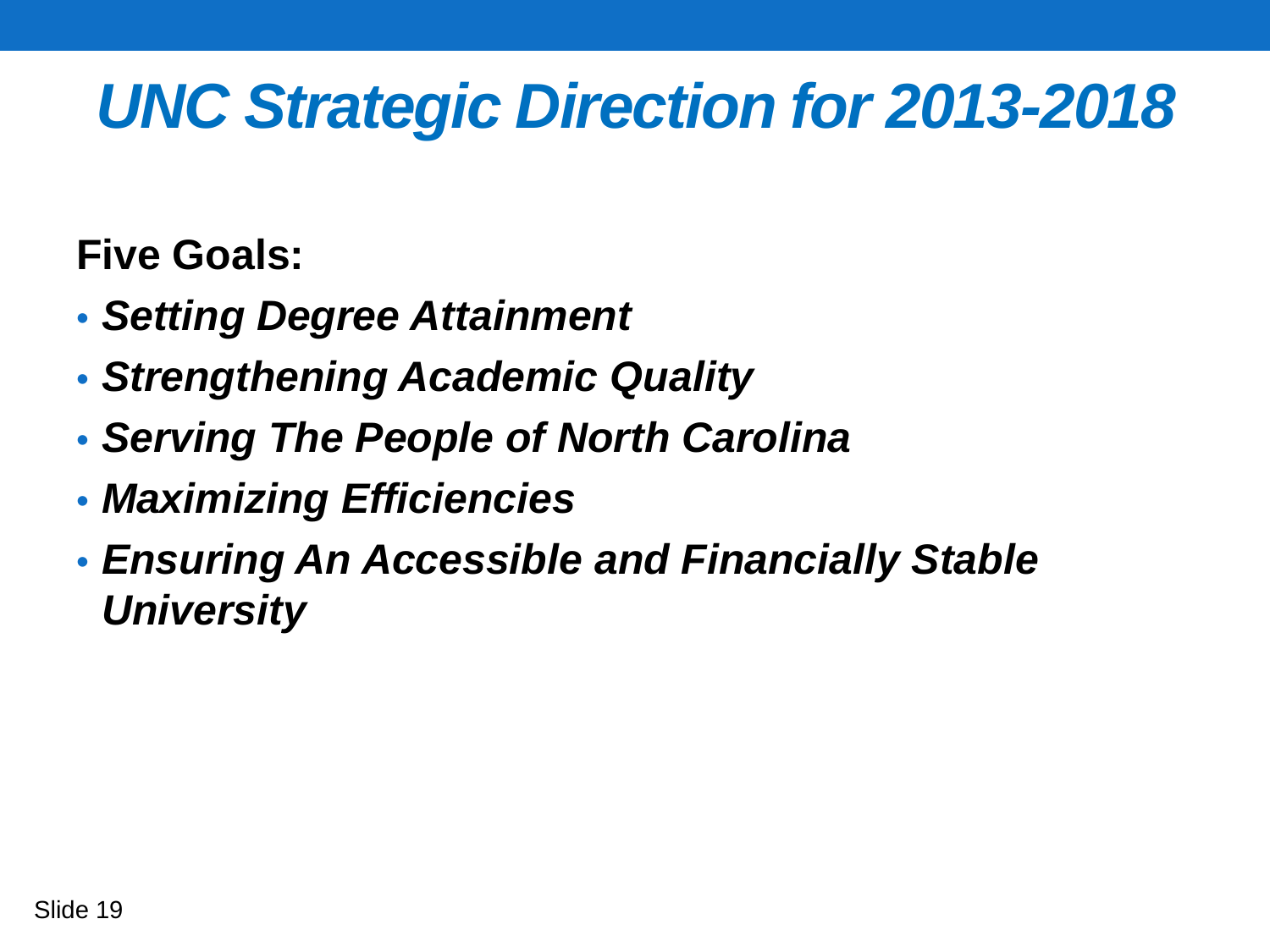## Proposed Unified Budget Process

• A unified budget process, responsive to university strategic initiatives, promotes our shared values and encourages collaboration and creativity

Align our work to accommodate our internal plans while still meeting all of our external obligations

#### NOTE:

None of our external compliance and reporting responsibilities will go away.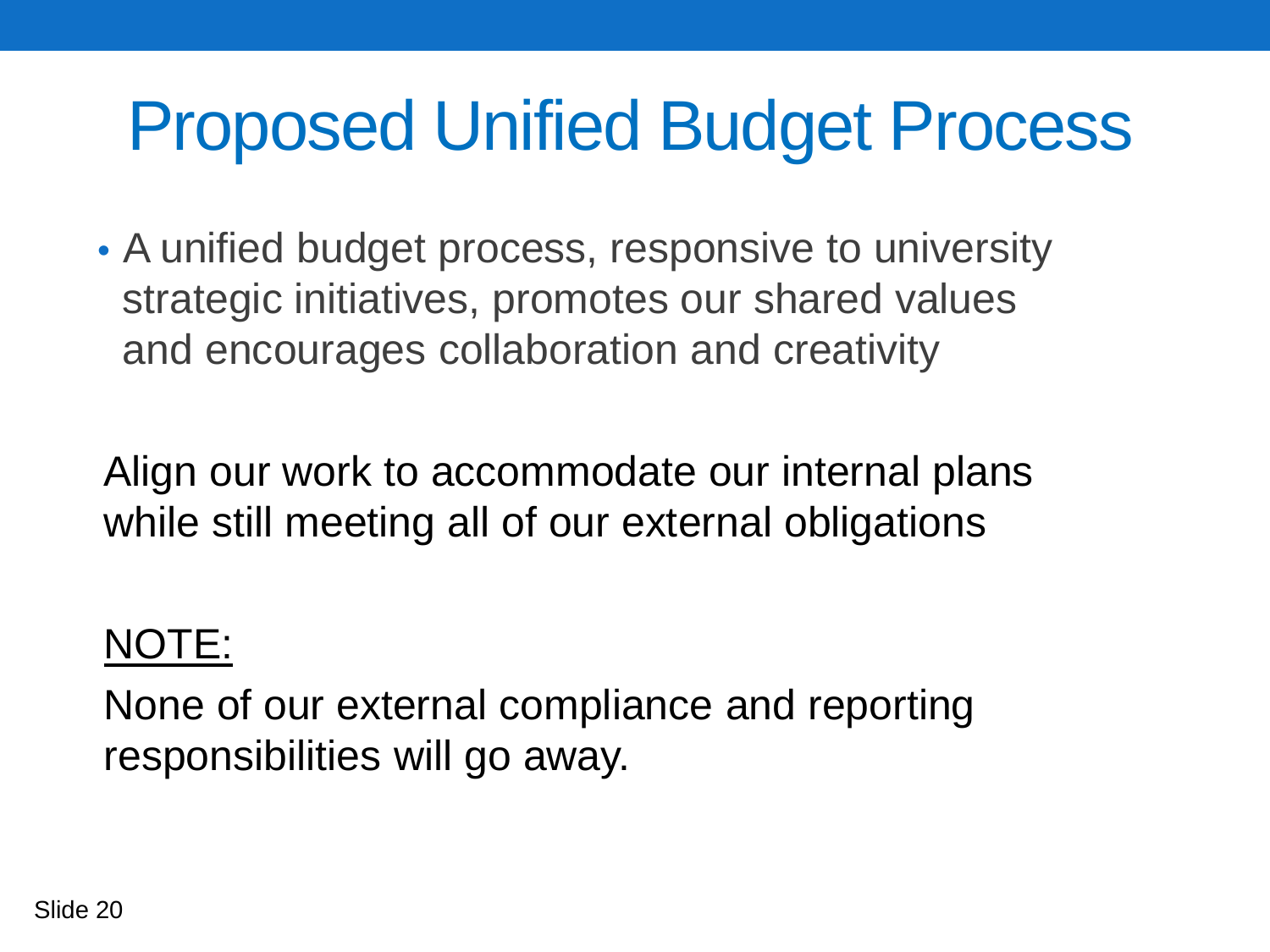A Unified Budget Process allows university budget planning to incorporate all funding sources into the evaluation in order to optimize the allocation of funds by source.

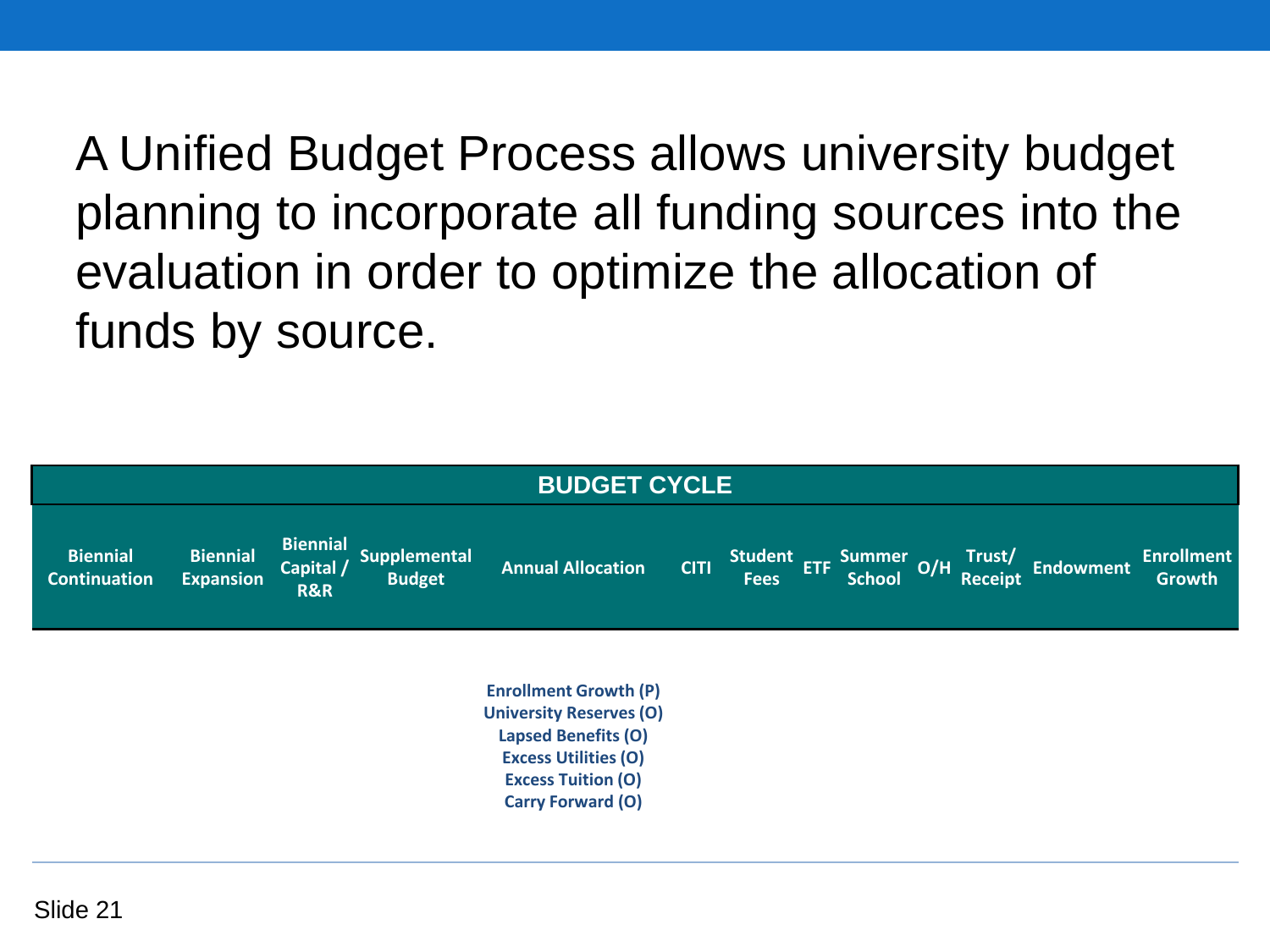## **Unified Budget Process:**

• A unified budget planning process provides departments a timely view of all available resources and requires a comprehensive program plan including outcome measures, regardless of funding source.

#### **EXAMPLE**

#### **Prioritized List of Requirements**

| <b>Priority</b> | Item Description                                | <b>FTE</b> | Perm Amt  | One-Time<br>Amt. | <b>Biennial</b><br>Cont. | <b>Biennial</b><br>Exp. | <b>Biennial</b><br>Capital | <b>Supple</b><br>mental<br><b>Budget</b> | Annual<br><b>Allocation</b> | <b>CITI</b> | <b>Stdnt</b><br>Fees | Sum<br>Schl | Mid-Year<br>Review |
|-----------------|-------------------------------------------------|------------|-----------|------------------|--------------------------|-------------------------|----------------------------|------------------------------------------|-----------------------------|-------------|----------------------|-------------|--------------------|
| 1               | <b>Improve Student:</b><br><b>Faculty Ratio</b> | 12.0       | \$548,509 |                  | ν                        |                         |                            | ν                                        | ν                           | ν           |                      |             |                    |
| $\overline{2}$  | <b>Reclassify HR</b><br>Consultant              | 0.0        | \$14,218  |                  |                          |                         |                            |                                          | ν                           |             |                      |             |                    |
| 3               | <b>Nursing - DNP</b><br>Program                 | 4.0        | \$411,416 | 316,769          |                          | ν                       |                            | ν                                        | V                           | ν           |                      |             | ν                  |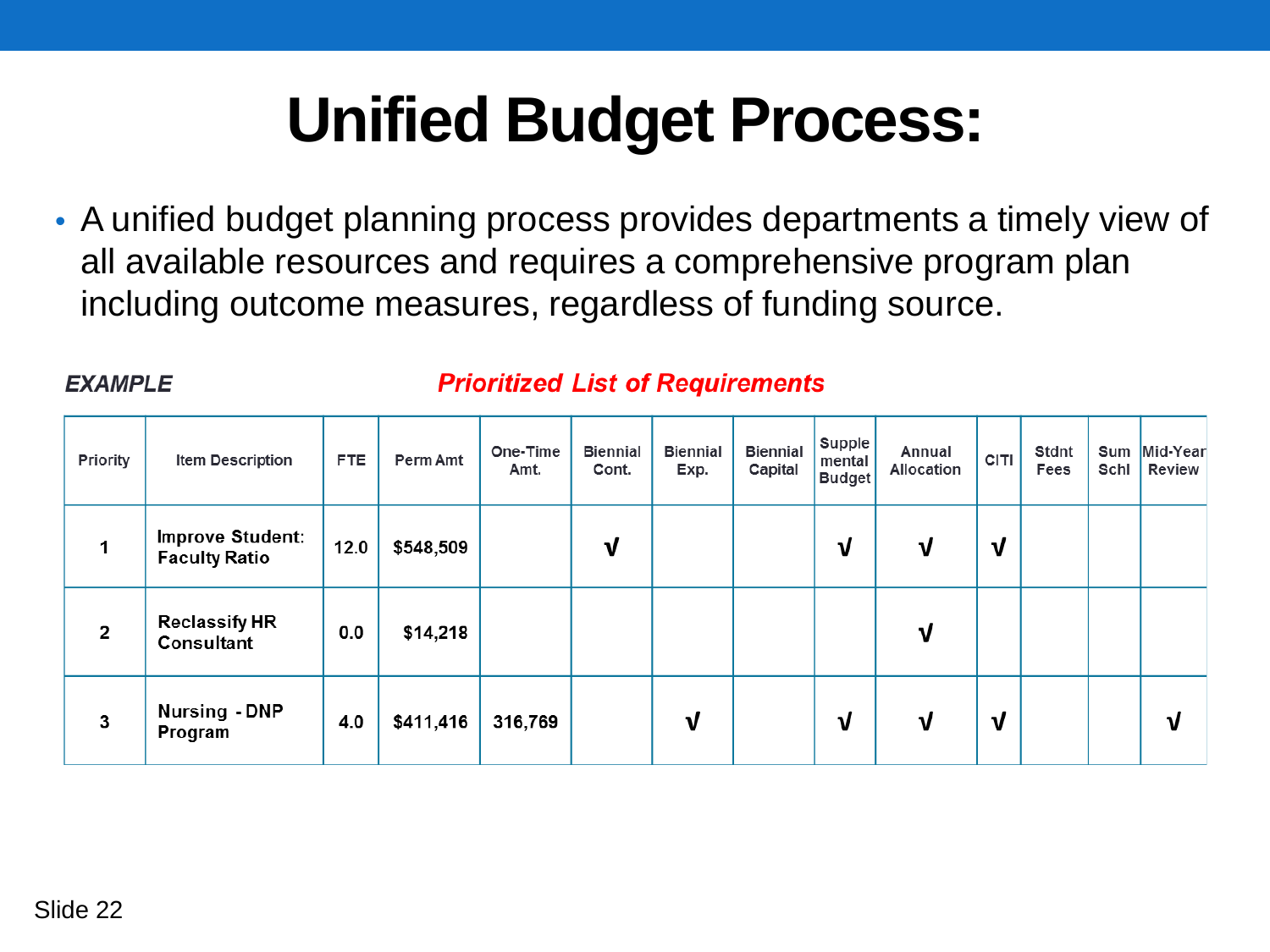#### DEFINITION:

"a budget in which the resources and services are identified by programs or function and not by the organizational units involved in performing all or part of the program and/or "functions"

#### **Strategic** Planning

**Campus identifies strategic priorities for biennium. Ongoing initiatives are evaluated.**

**University Analytics team provides analysis to support discussions and quantify the goals**

#### **Budgetary**

Programming

**Budget Analysts Work directly with Program leaders**

**Sets out to identify those programs necessary to meet the strategic priorities**

Evaluate Approve **External Compliance** 

Budget Analysis

**Budget Office / Budget Sounding Board**

**Analysis and Review of those programs identified by Budgetary Programming office.**

**Finalize budgets for each program.**

**Analyze and identify all funding sources available for each program.**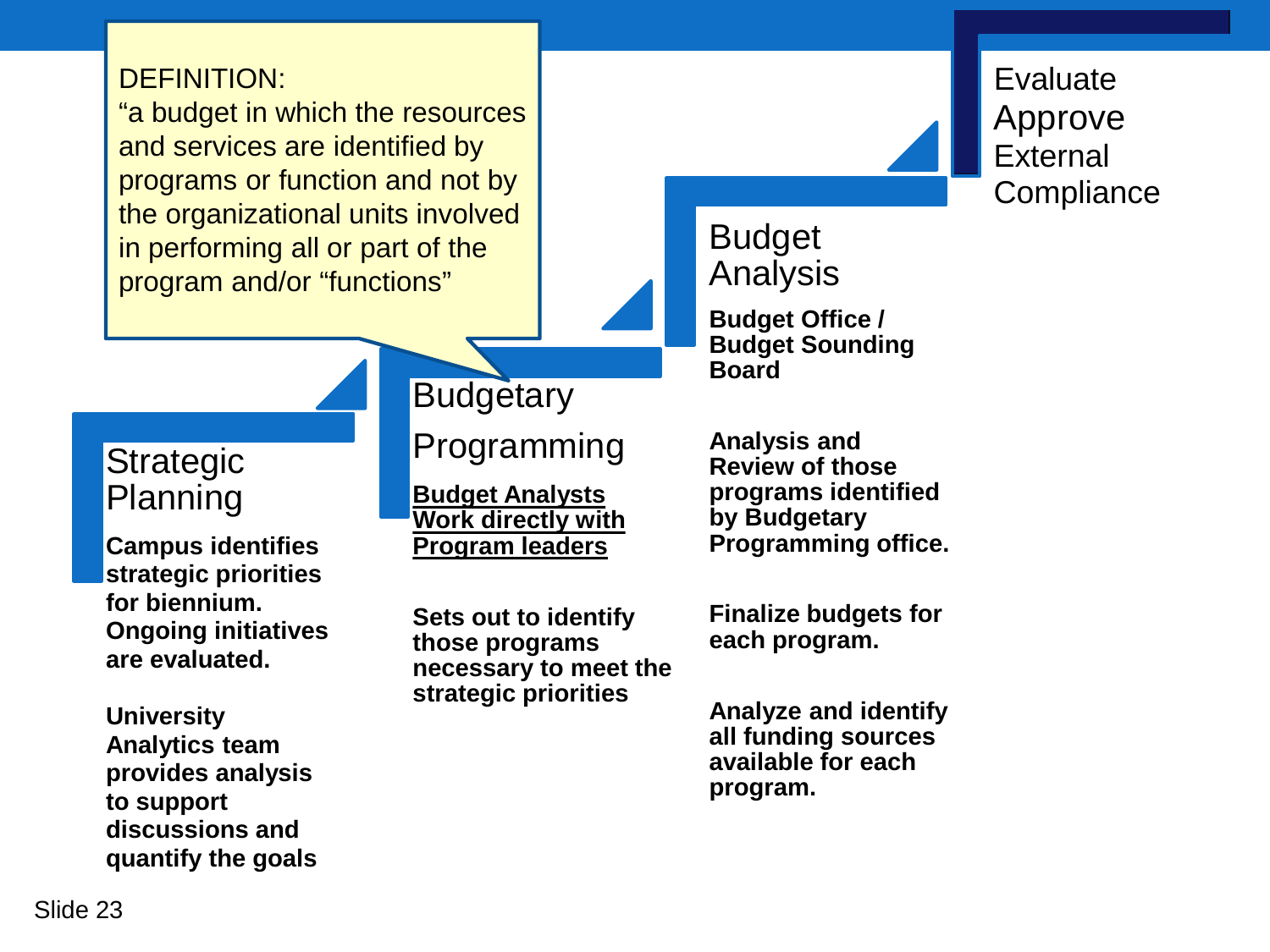|                                                                                             | FY 2015-16 |                    |           |         |          |          |                    |          | FY 2016-17 |       |     |      |             |        |           |         |          |          |          |          |                    |       |     |      |  |  |
|---------------------------------------------------------------------------------------------|------------|--------------------|-----------|---------|----------|----------|--------------------|----------|------------|-------|-----|------|-------------|--------|-----------|---------|----------|----------|----------|----------|--------------------|-------|-----|------|--|--|
| Each column represents two-week period                                                      |            | Calendar year 2015 |           |         |          |          | Calendar year 2016 |          |            |       |     |      |             |        |           |         |          |          |          |          | Calendar year 2017 |       |     |      |  |  |
| Biennium Budget for 2017 - 2019                                                             | VInn       | August             | September | October | November | December | Vienual            | February | March      | April | Vey | June | <b>AInr</b> | August | September | October | November | December | Vienuary | February | March              | April | Vey | June |  |  |
| 1. University Planning - identifies strategic priorities for coming biennium                |            |                    |           |         |          |          |                    |          |            |       |     |      |             |        |           |         |          |          |          |          |                    |       |     |      |  |  |
| 2. Budgetary programming - identify programs necessary to meet strategic direction          |            |                    |           |         |          |          |                    |          |            |       |     |      |             |        |           |         |          |          |          |          |                    |       |     |      |  |  |
| 4. Budgetary programs reviewed / analyzed by Budget Office / BSB - finalize program budgets |            |                    |           |         |          |          |                    |          |            |       |     |      |             |        |           |         |          |          |          |          |                    |       |     |      |  |  |
| 5. University Business Analytics office provides analysis to support discussions            |            |                    |           |         |          |          |                    |          |            |       |     |      |             |        |           |         |          |          |          |          |                    |       |     |      |  |  |
| 6. Budget Office / UBC identify alternative sources of revenue to meet decisions            |            |                    |           |         |          |          |                    |          |            |       |     |      |             |        |           |         |          |          |          |          |                    |       |     |      |  |  |
| 7. Cabinet / Chancellor review / prioritize budget requirements list                        |            |                    |           |         |          |          |                    |          |            |       |     |      |             |        |           |         |          |          |          |          |                    |       |     |      |  |  |
| 8. Enrollment Management Committee develops enrollment projections                          |            |                    |           |         |          |          |                    |          |            |       |     |      |             |        |           |         |          |          |          |          |                    |       |     |      |  |  |
| 9. Exec Staff / Chancellor approve enrollment projections                                   |            |                    |           |         |          |          |                    |          |            |       |     |      |             |        |           |         |          |          |          |          |                    |       |     |      |  |  |
| Annual Allocations (Permanent + One-Time Funding)                                           |            |                    |           |         |          |          |                    |          |            |       |     |      |             |        |           |         |          |          |          |          |                    |       |     |      |  |  |
| <b>Biennial Budgets (Continuation, Expansion, Capital)</b>                                  |            |                    |           |         |          |          |                    |          |            |       |     |      |             |        |           |         |          |          |          |          |                    |       |     |      |  |  |
| <b>Enrollment Growth Projections</b>                                                        |            |                    |           |         |          |          |                    |          |            |       |     |      |             |        |           |         |          |          |          |          |                    |       |     |      |  |  |
| <b>Campus-Initiated Tuition Increases</b>                                                   |            |                    |           |         |          |          |                    |          |            |       |     |      |             |        |           |         |          |          |          |          |                    |       |     |      |  |  |
| <b>Student Fees</b>                                                                         |            |                    |           |         |          |          |                    |          |            |       |     |      |             |        |           |         |          |          |          |          |                    |       |     |      |  |  |
| <b>Special Funds (Receipt-supported) Budgets</b>                                            |            |                    |           |         |          |          |                    |          |            |       |     |      |             |        |           |         |          |          |          |          |                    |       |     |      |  |  |
| <b>Summer School Increases</b>                                                              |            |                    |           |         |          |          |                    |          |            |       |     |      |             |        |           |         |          |          |          |          |                    |       |     |      |  |  |
| Supplemental Budget (2nd Year of Biennial Cycle)                                            |            |                    |           |         | Slide 24 |          |                    |          |            |       |     |      |             |        |           |         |          |          |          |          |                    |       |     |      |  |  |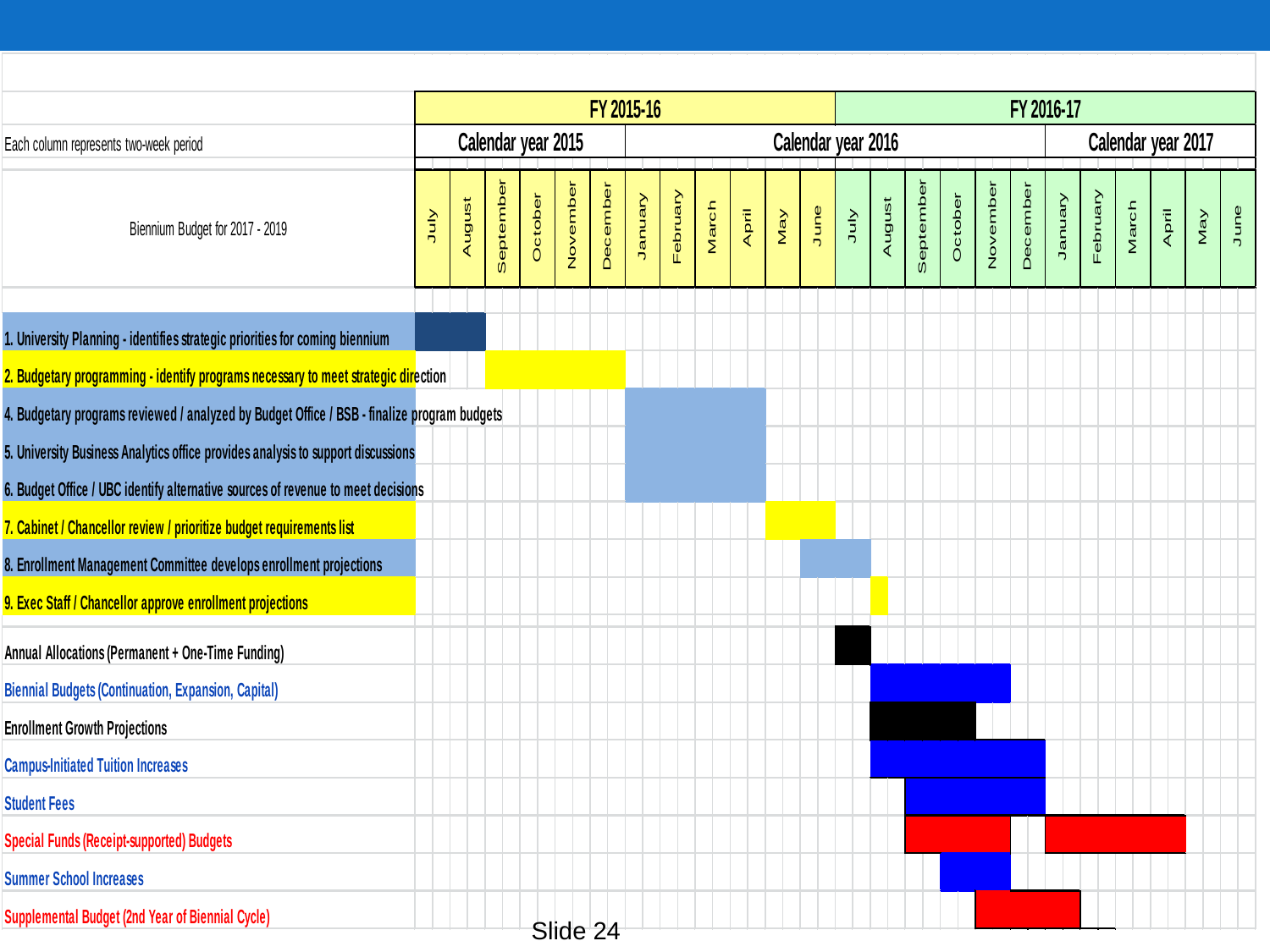#### University Planning, Programming & Budget Calendar FY17-19 Biennial Budget



Slide 25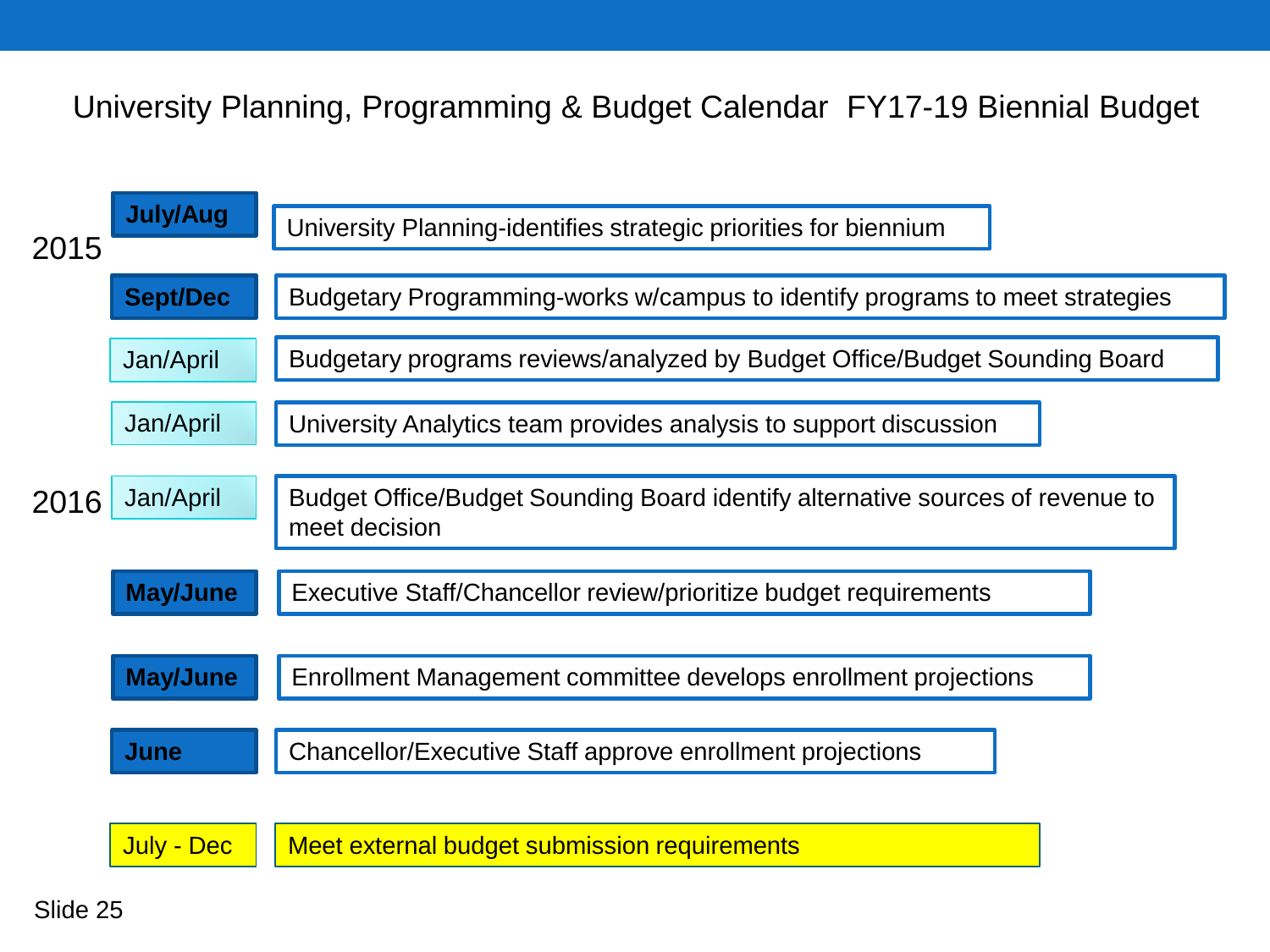### Help from the Strategic Planning

- Connect our plan to UNC
- Create Focus
- Be Specific

From a budget planning perspective, the strategic goals and objectives must be written with enough specificity to sufficiently measure outcomes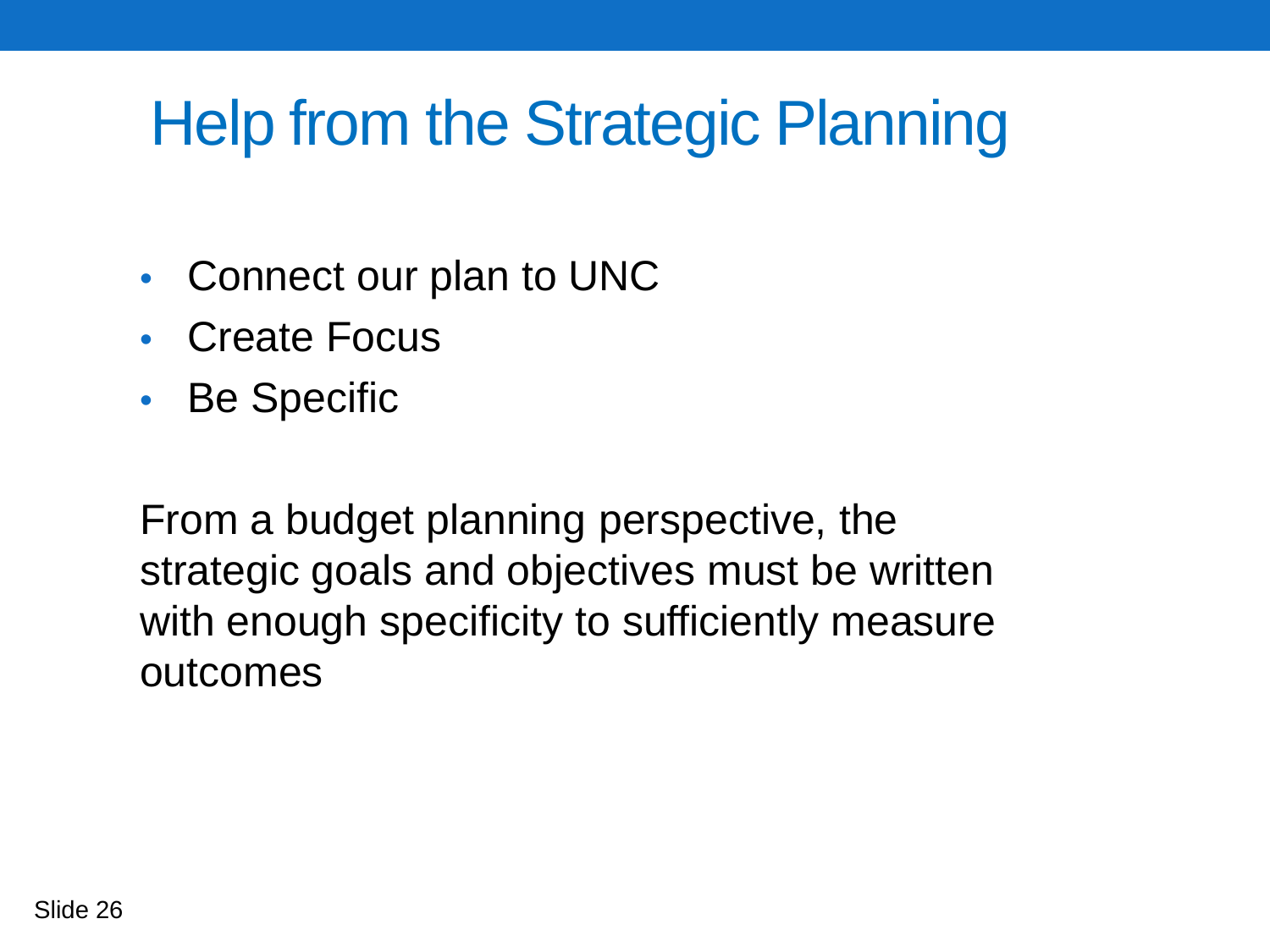### University Analytics

- Overarching principles
	- Provide timely, accurate and relevant data, information and expertise throughout the complete strategic planning/ Unified Budget Process



Planning Programming Budgeting Implementation Assessment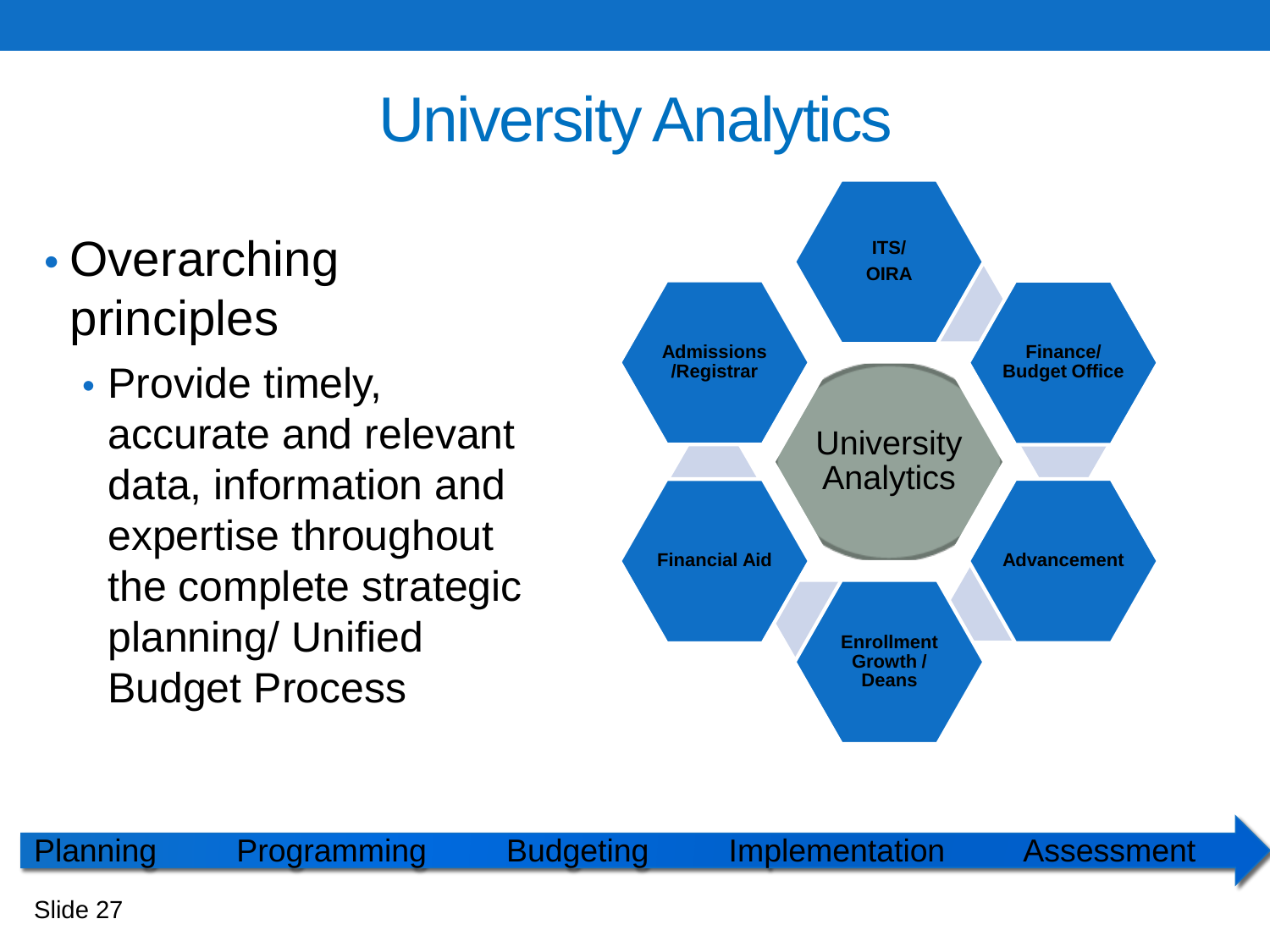# University Analytics

- Incorporating an analytics initiative into these processes can help make UNCG a true innovator in university budget planning
- UNCG Establishes: Improvement of Data Quality for Reporting, Presenting, and Predicting:
	- Identify inaccurate and/or unreliable data, and work with data stewards to correct them.
	- Develop policies and processes to ensure that data will continue to be accurate.
	- Inventory all university reports and determine what data should be reported as part of the University's dashboard(s) and what predictive tools will be most useful to University leadership.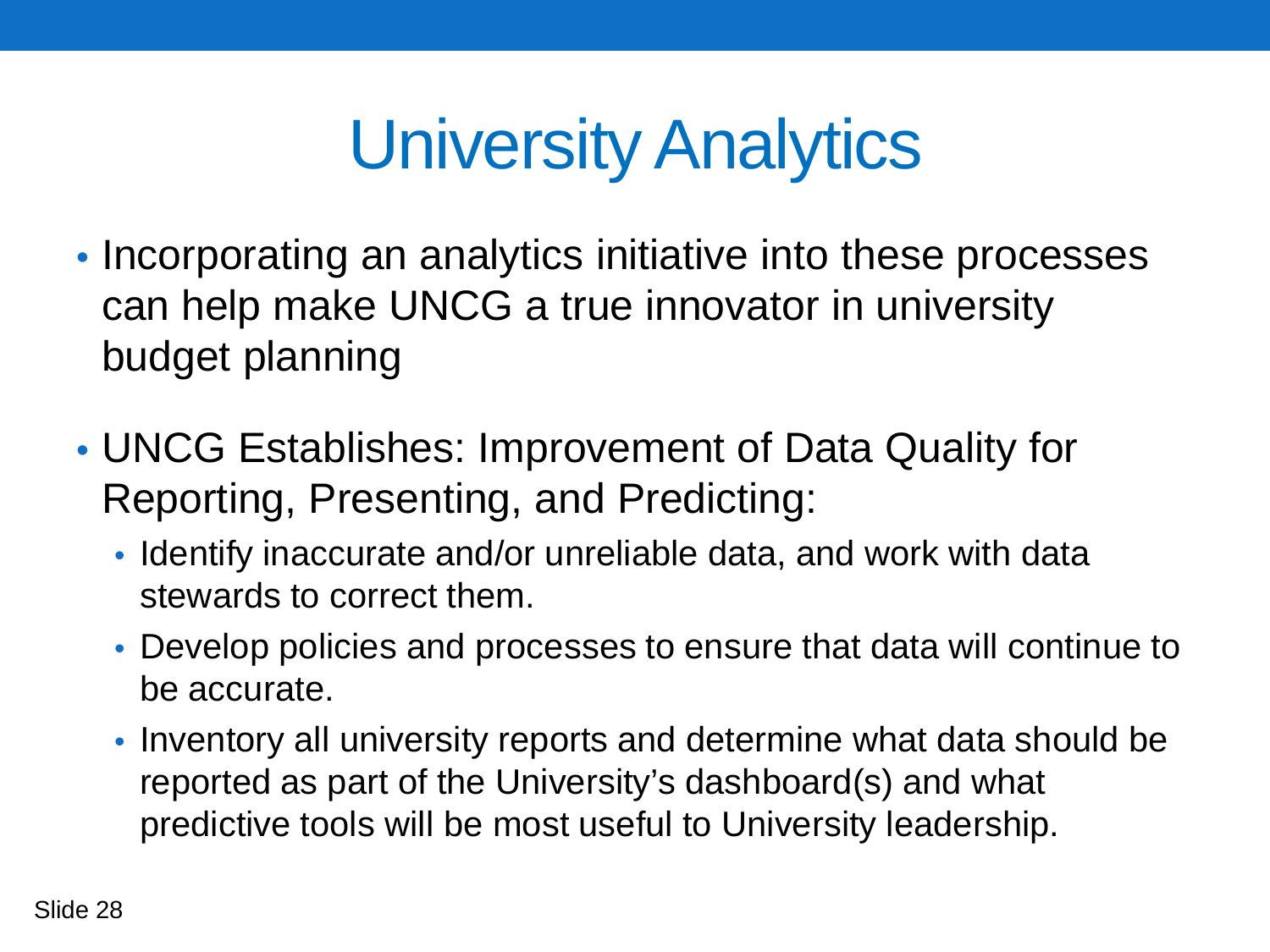#### Conceptual Roadmap: Financial Planning at UNCG

University Analytics (data driven decision making)



Slide 29